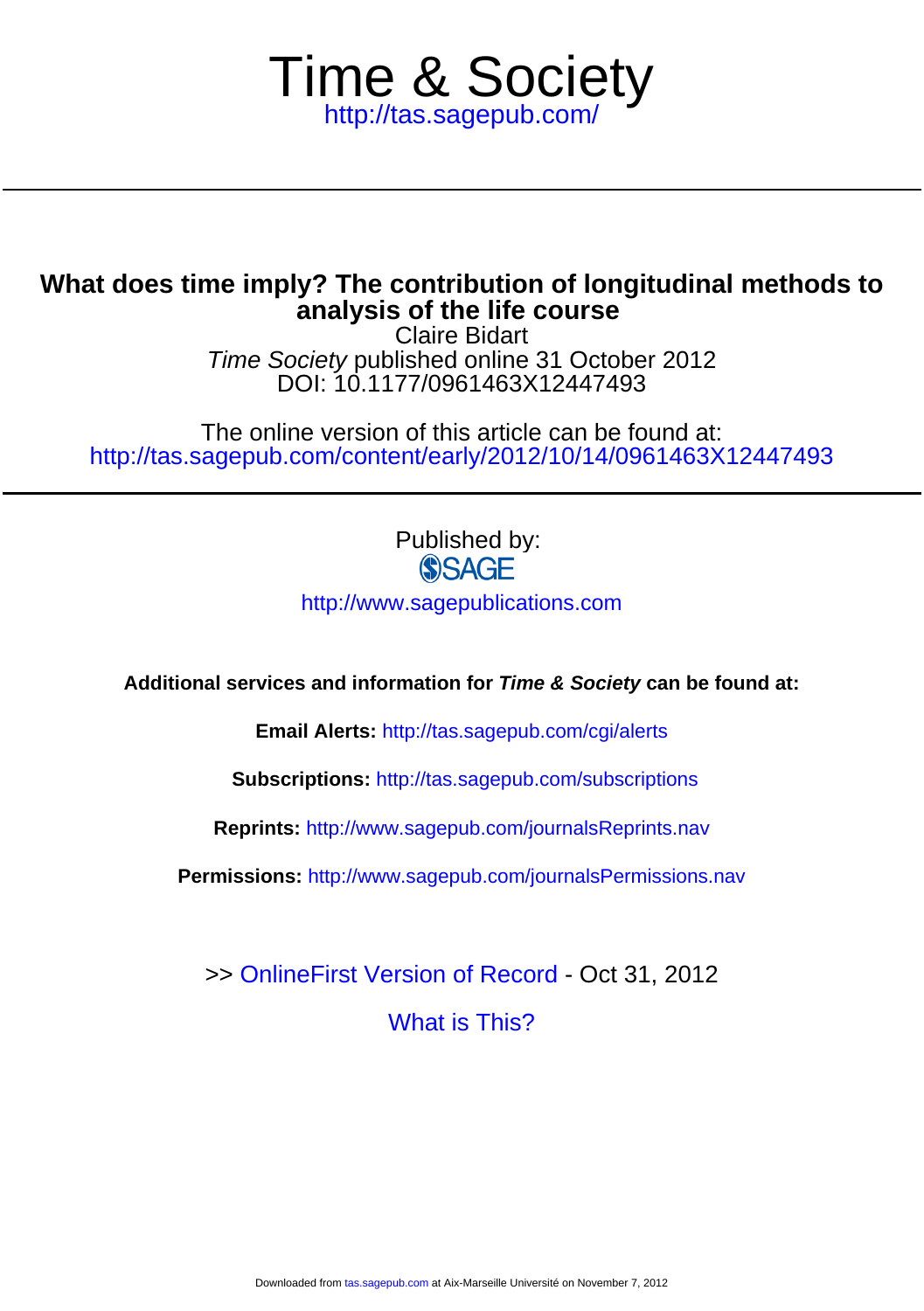

What does time imply? The contribution of longitudinal methods to analysis of the life course

Time & Society  $0(0)$  1–20 C The Author(s) 2012 Reprints and permissions: sagepub.co.uk/journalsPermissions.nav DOI: 10.1177/0961463X12447493 tas.sagepub.com



# Claire Bidart

Laboratoire d'Economie et de Sociologie du Travail, Aix-Marseille University, France

### Abstract

Longitudinal panel methods are particularly suited to studying the life course as a process. They make it possible to compare different moments in time, to analyse the intervals and to identify 'ways of moving'. Such an approach reveals turning points and helps to identify the relevant objective and subjective elements and driving forces that help to shape life transitions. These elements and rhythms are embedded in diverse life spheres, networks and social frames. The ways in which they interact, evolve and synchronize with each other are particularly crucial for young people. Based upon a longitudinal panel survey of young French people, this methodological discussion provides an original insight into processes of socialization.

#### Keywords

Longitudinal methods, process, temporalities, youth transitions

# Introduction

Life course research is increasingly incorporating the dimension of time into its analyses, particularly through the use of the concept of 'career' (Becker, 1963, 1998; Conninck and Godard, 1990; Hughes, 1937; Passeron, 1990). This concept suggests that at any given moment, the conditions and

Corresponding author:

Claire Bidart, Laboratoire d'Economie et de Sociologie du Travail, CNRS – Aix-Marseille University, 35 av. Jules Ferry, 13626 Aix en Provence, France. Email: claire.bidart@univ-amu.fr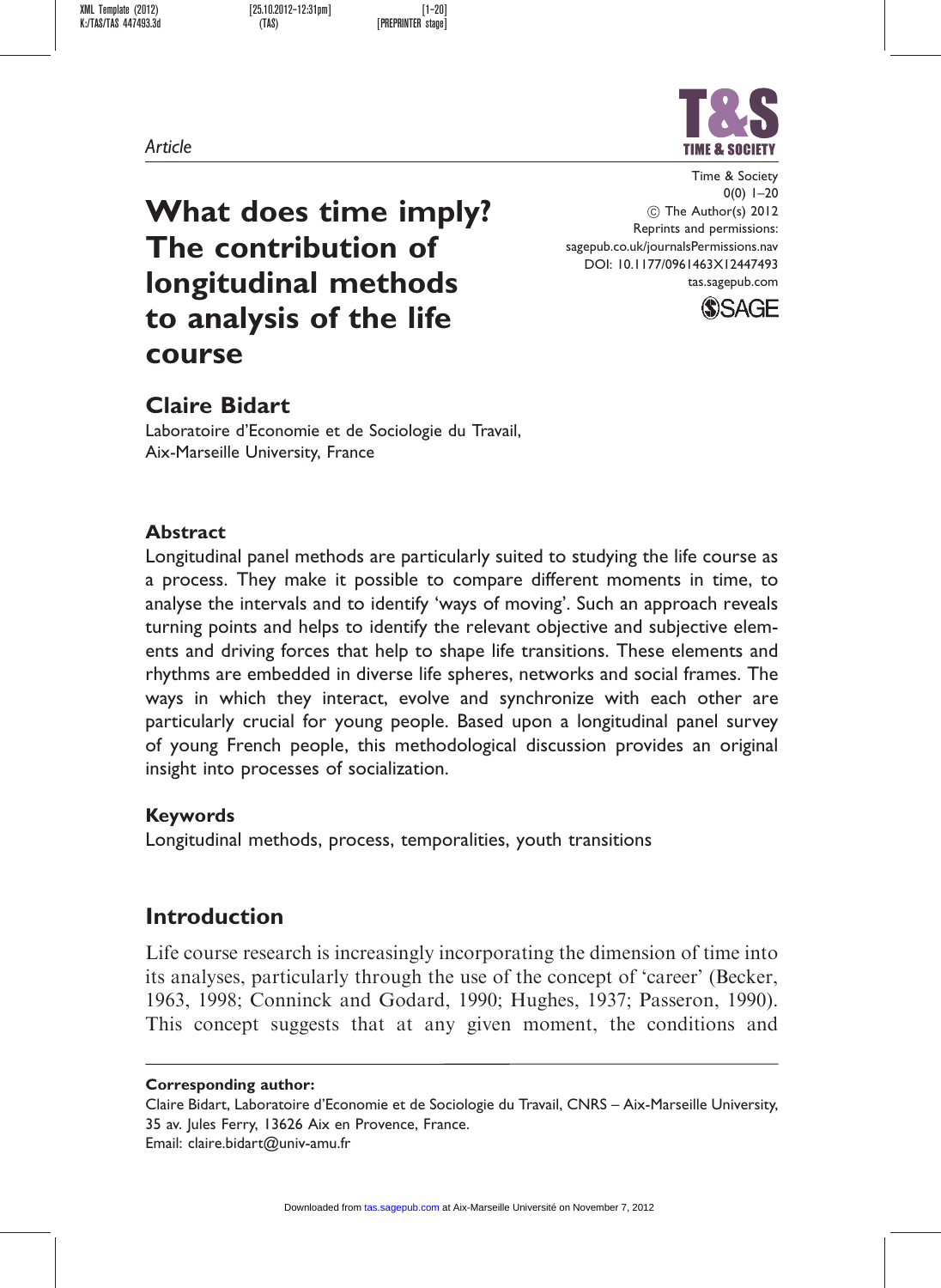direction of each point of a trajectory can be redefined, with new resources or constraints appearing and leading to a change of direction. Social scientists may go even further and consider a life course as a process. That is, they can improve their theory and the methods used to capture the complexity of social phenomena by including the dynamics that shape them. Such a perspective would make it possible to understand not only the observed facts and positions, but also the various elements, sequences of events, driving forces and bifurcations that have led an individual to a particular state at a specific moment in time (Mendez, 2010).

Youth is a particularly rich period of the life course for observing transitions from one situation to another, as well as analysing changes in the links between the biographical and social components, the overlapping of different social spheres, personal transformations, and the social policies that seek to manage young people's integration into the labour market and wider society. Social scientists have described these transitions from childhood to adulthood, as well as some of the changes they have gone through over time, as: lengthening, desynchronization, increased complexity and diversification (Galland, 1991). While analysts previously worked on identifying 'thresholds' that were relatively synchronic and would cumulatively lead a young individual to become an adult (leaving school and beginning to work, leaving the parental home and setting up home with a partner, having a baby), they now observe that these stages have become dissociated and reversible (Evans and Furlong, 2000; Furlong and Cartmel, 2007). The 'temporalization of life' is a characteristic of modernity (Rosa, 2010). This has prompted social scientists to reconsider the relevance of these thresholds, particularly by placing these trajectories within their specific social contexts (Bidart, 2006b; Cavalli et al., 2008; Leccardi and Ruspini, 2006; Van de Velde, 2008). However, by developing more appropriate research methods, greater attention can be paid to the dynamic dimension of these transitions. In that respect, longitudinal surveys prove to be particularly relevant, especially for sociology and criminology (Sampson and Laub, 1993).

A process is a series of stages or phases in progress or transformation. It takes time. It may be divided into sequences, each one being a specific combination of relevant elements derived from the context. It includes driving forces that generate movement. It is likely to undergo changes of direction. Thus, to examine a process is to examine the ways in which things evolve. In investigating life processes, sociologists may include in their analyses the elements or ingredients involved, the way they are combined in sequences, the dynamics of the context itself and, among these elements, the driving forces underlying movement, as well as bifurcations, and, finally, the links between all these dimensions (Mendez, 2010).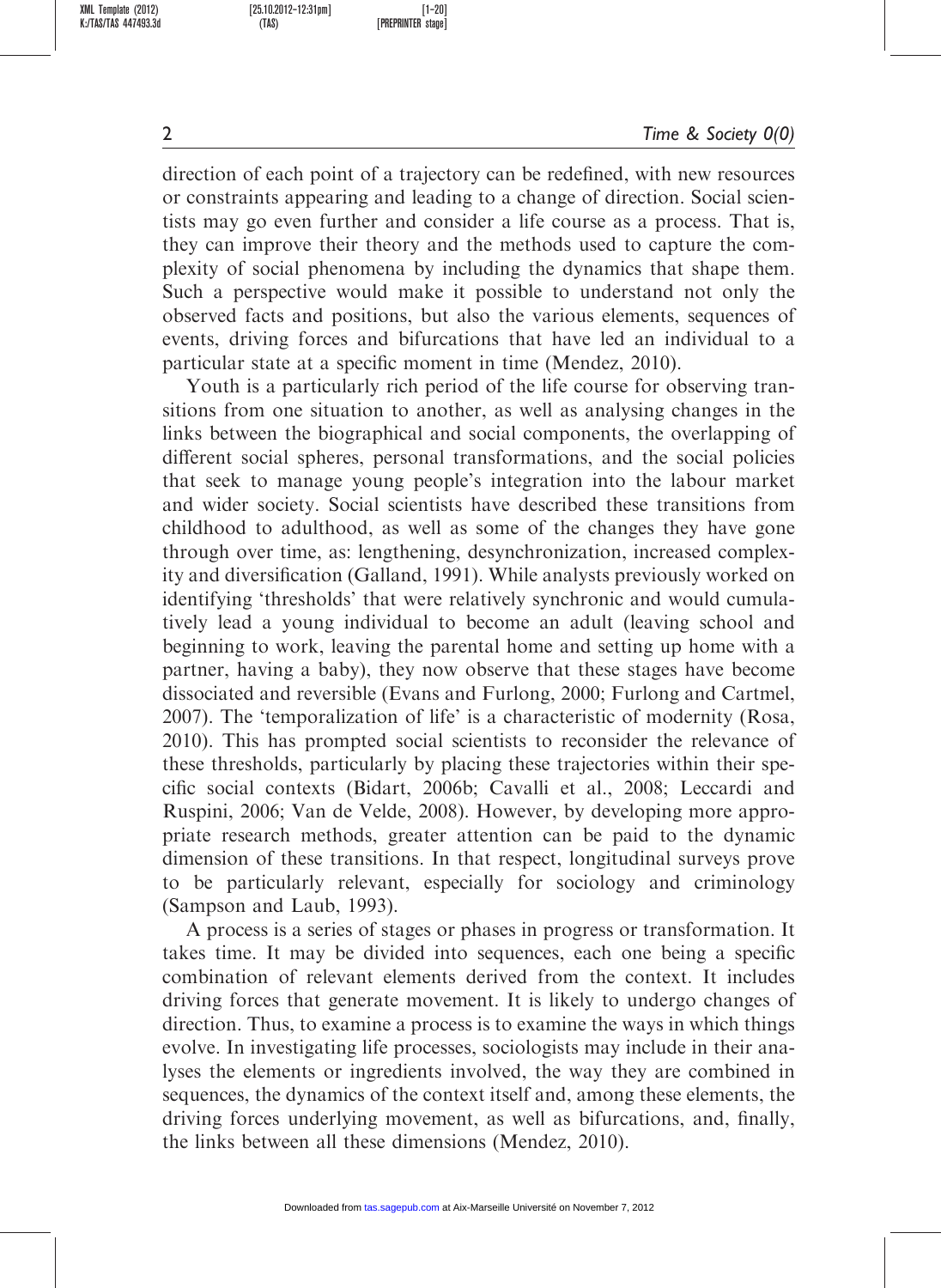In this article, I propose to consider the life course transitions of young adults as processes. This implies changes of methodological and theoretical perspective such as the use of longitudinal methods, a focus on turning points rather than on continuity, the identification of driving forces, the consideration of subjective as well as objective changes, multidimensional analysis, and the inclusion of social networks as a dimension possibly influencing individual trajectories. Some examples are given of the benefits of such an approach for an understanding of young people's transitions.

### **Methods**

#### **Particibants**

A cohort of young people who were living in Caen, in Normandy (France), was contacted for the first wave of a qualitative longitudinal survey. The sampling criteria were gender and course of study. At this time, they were in the senior year of general high school or vocational high school or taking part in various labour market integration programmes; each of these three groups contained more or less even numbers of boys and girls. The survey started just before a turning point for them, namely, taking the baccalaureate or reaching the end of a training course. They were then aged between 17 and 23. They were first contacted at school, and the sample was made up of pupils from separate classes in order to avoid groups. The face-to-face questionnaires and interviews were conducted in their homes:

| Survey waves | Year | Nb persons interviewed |
|--------------|------|------------------------|
| Wave I       | 1995 | 87                     |
| Wave 2       | 1998 | 74                     |
| Wave 3       | 2001 | 66                     |
| Wave 4       | 2004 | 60                     |
| Wave 5       | 2007 | 55                     |

They were re-interviewed every three years, the interviewer sometimes travelling abroad to meet those who had moved (Boston, Oslo, Valencia, Rome).

### Procedures and materials

First, factual biographical details were recorded on standardized questionnaires and calendars outlining their trajectories over the three years since the previous wave of the survey, focusing on education, training and employment, but also on family, home, leisure activities and so on (Bidart, 2006c).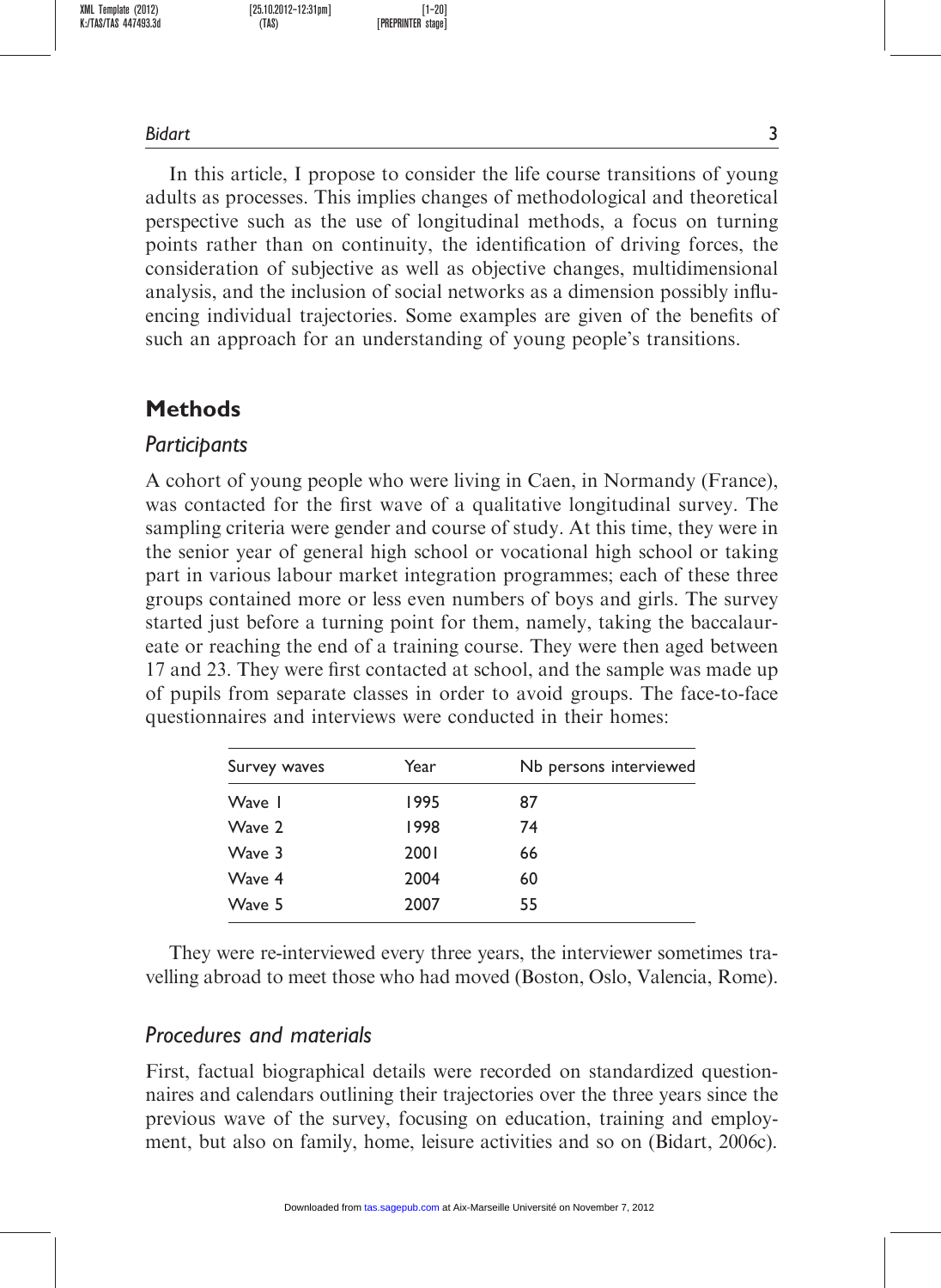Personal networks were constructed using a specific 'contextual name generator' tool (Bidart and Charbonneau, 2011). It was designed as follows. After asking one or two quick questions about all the possible contexts (more than 50 were proposed), they were asked: 'In [name of context – e.g. work], who are the people you know a little better, with whom you talk a bit more?'. The answers to these questions were used to single out the individuals (Alter) in a given context who were identified personally by the respondent (Ego). The questions were repeated for each context. The list of first names generated in this way provides the basis for constructing the personal network. Then, information sheets were compiled on those network members and on the characteristics of the relationships between Ego and Alter. At the end, the names were placed around a circle and the respondent was asked to draw lines representing the connections between the Alters who, according to him/her, knew each other in order to measure the density of the network. Once the interviews had been completed, the interviewer compared the factual data on trajectory and network with the information gathered three years previously.

A few days after, semi-structured interviews were conducted and taped. Respondents constructed narratives, offered explanations for the biographical and relational changes that had happened between the waves of the survey, and discussed various matters of opinion. Because of the multiplicity of spheres that were tackled, the interviews lasted between four and 10 hours and were usually conducted over several meetings held several days apart. These interviews were transcribed and archived using Microsoft Word and indexed and processed with Nvivo 7 software. The factual biographical and relational data were coded and archived with Excel, then processed with SPSS, particularly the statistical materials about the 10,804 dyadic relationships that were documented, all of this composing a 'mixed methods' original design (Bidart and Cacciuttolo, 2012). Network data were computed with Pajek.

### Longitudinal methods, time and process

Longitudinal research is based on the idea that time has effects that cannot be correctly identified when reconstituted a posteriori. Longitudinal methods, both quantitative and qualitative, have the advantage of unfolding in real time. Collecting data at different stages of the life course enables researchers at least partially to avoid flattening out or guiding social phenomena towards a start or end point, that is, towards an initial impulse or the final assessment an actor may produce during an interview (Bourdieu, 1986; Demazière, 2003). Indeed, the historicity of contexts and positions, deficiencies of memory and anticipation, and a desire for coherence on the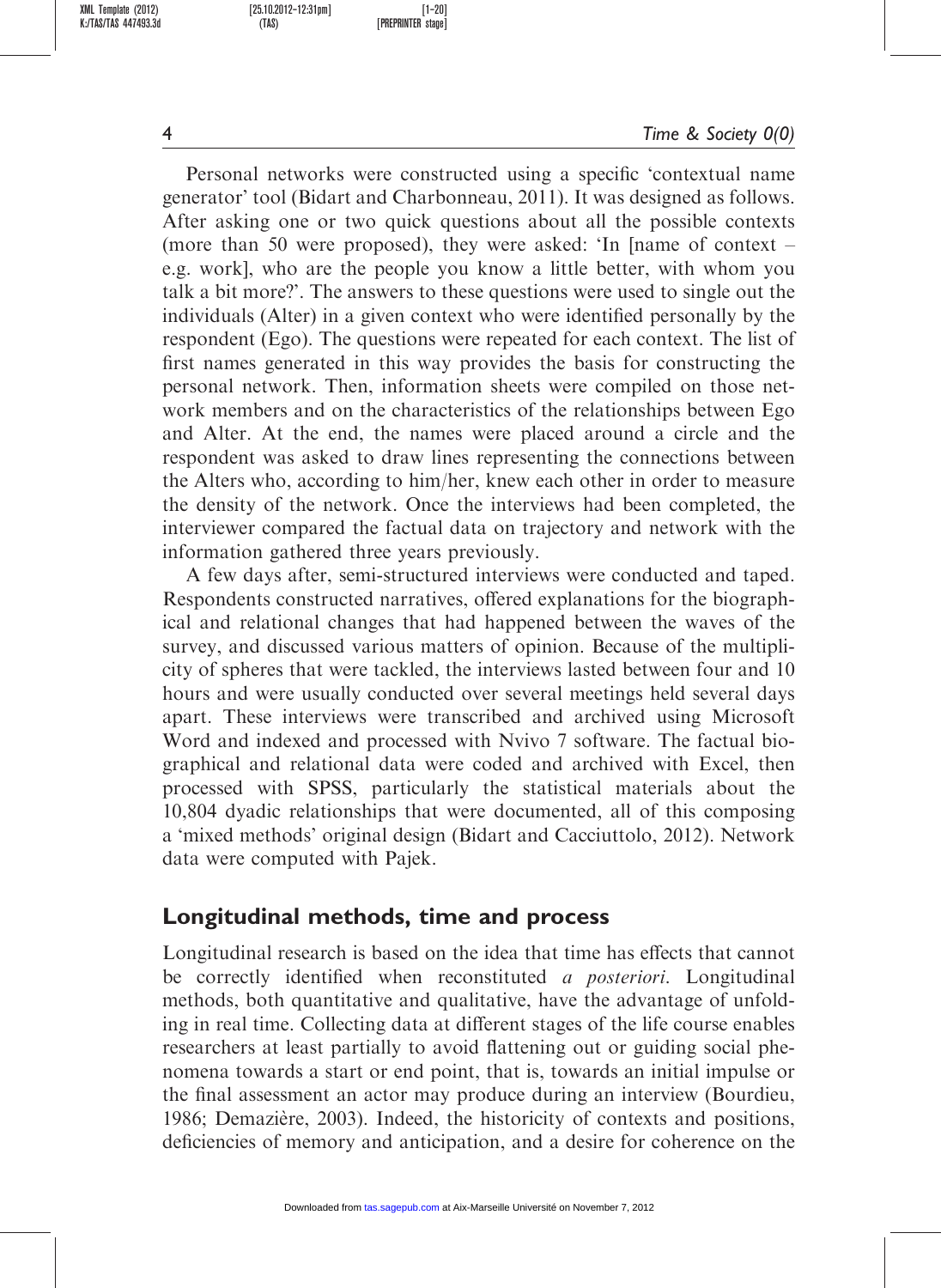part of both interviewee and interviewer are all factors that help to 'polish' and distort narratives. Repeating interviews with the same persons at different moments in time makes it possible to compile separate data sets for each wave, representing different and comparable 'presents'. The times at which interviews are carried out may correspond to specific life-course stages or may be arbitrary in relation to them.<sup>1</sup> Furthermore, the points at which data are collected may constitute 'markers' (moments A and B) on either side of a segment of time and help people remember, objectify or correct an imprecise memory or a subjective reconstruction. Thus, in contrast to studies that adopt a purely retrospective approach, each moment of a longitudinal study takes place in the 'real' present, in which the individual and his or her context are synchronous.

The researcher then compares the data from the different waves and looks for differences: if an individual moved from point A to point B, the differences between A and B indicate that some change took place in the period between the two data collection dates (e.g. graduation, getting a job, marriage, loss or gain of income etc.). However, the researcher also compares the answers given to specific questions about the intervals between the survey waves: 'What happened?', 'What were the "hard times"/"good times'' for you during this period?', 'What are your plans for the coming years?', 'Do you consider yourself an adult?', 'Why or why not?', and so on. All these questions are repeated every three years. The researcher thus conducts an exercise in retrospection that is more reliable than one that seeks to cover a whole life at once, since the human memory is better at remembering a recent, delimited period of time than at giving an account of a whole existence. In the same way, he asks about the respondent's expectations and plans in the short and medium term rather than the distant future. In this way, he can compare the present with the past and with future plans. More specifically, the present at a given point in time can be compared with the present at another point in time, the same being possible with the past and the future. In this respect, time offers a 'continuously changing point of reference' (Blossfeld, 1996: 182). A sort of 'triangulation' is made possible by this multiple time perspective, just as a navigator makes use of space. The heuristic potential of longitudinal surveys proves to be very considerable indeed (Ruspini, 1999).

Comparison of the answers given at different points in time reveals changes that need to be examined very closely. The analyst may thus compare several intervals, with different 'ways of moving' and sequences marked out by separate presents, and then reconstruct processes. As he can now separate out these dimensions, he is able to identify discrepancies, dissonances and discontinuities. Longitudinal survey designs also make it possible to identify long-term trends and socially structured patterns behind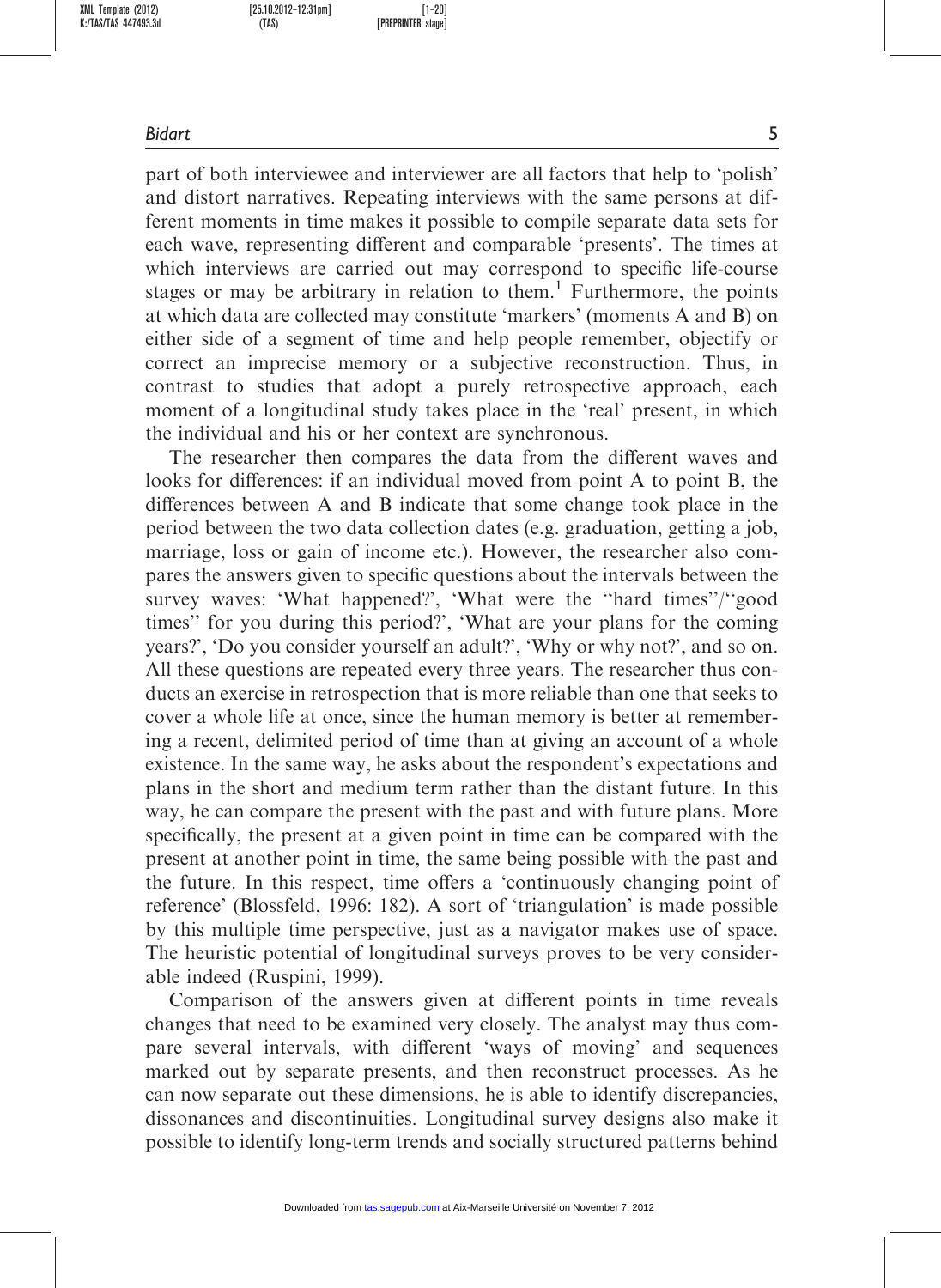biographical turning points and critical moments (Henderson et al., 2007; Holland and Thomson, 2009). In this way, longitudinal methods help to break up the supposed linearity of the life course (Abbott, 2001).

For example, an initial comparison of the stages in the life of Alban, one of the young people in this panel, revealed different steps. He was finishing high school at the time of the first wave of data collection. In the second wave three years later, he was studying business. In the third wave, he was selling photocopiers, while in the fourth wave, he was studying to become a dentist, as he also was in the fifth one. Comparisons between the first three waves of data collection may seem relatively 'normal', but the latter stage is more surprising. It will be of little use for a researcher to simply note this change. In order to understand Alban's life course (the last shift in particular), the researcher would have to know what happened between the third and fourth waves of data collection. Asking Alban what happened between these moments will allow the researcher to fill in the gap between these two situations (photocopier salesman and dental student).

This can be done in two ways:

- . by describing and dating the most 'objective' events and situations through the use of life-course calendars that highlight the developments within that interval; or
- . by recording the way in which the individual tells his story and the representations he has of his own life course, seeking to identify events, 'hard times', turning points and so on.

Researchers are increasingly mixing these methods in order to analyse the disparities between subjective and objective times, as well as the rhythm,



Figure 1. Longitudinal survey and multiple perspectives. Note: © Bidart 2011.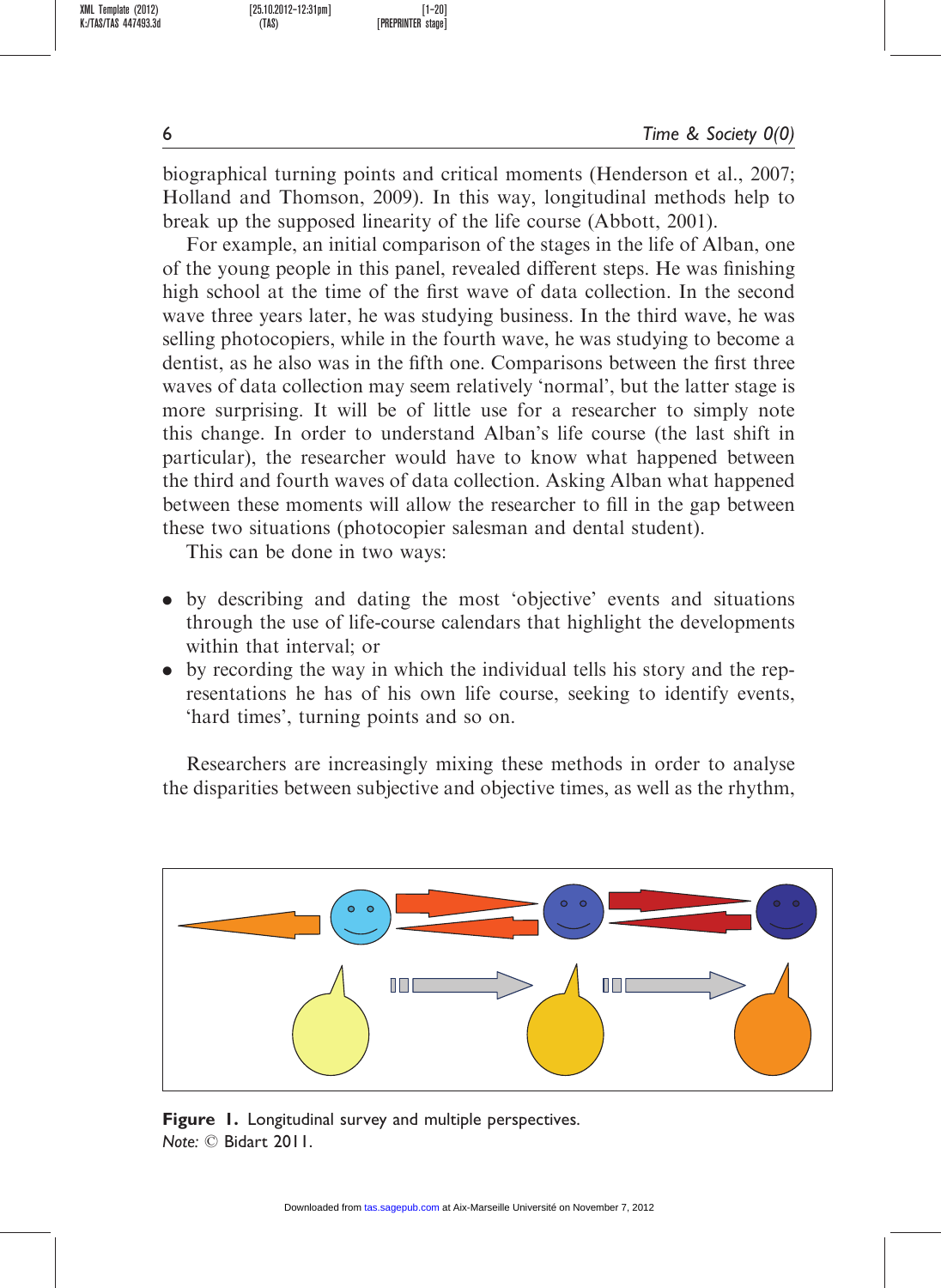intensity and varying density of the temporalities (Antoine and Lelièvre, 2006; Battagliola et al., 1991; Elias, 1991; Lasen, 2001; Leclerc-Olive, 1997; Sewell, 1996). In this way, the researcher records Alban's progression month by month during the intervals between the survey waves; he also follows Alban's accounts over time, comparing the two sets of information in order to identify the various logics driving developments. For example, Alban was initially aiming just to find a job quickly and earn some money. In a second phase, he had found a job and was feeling satisfied, but he rapidly became disappointed and then his old dream of being a dentist re-emerged. The researcher will ask him to explain, interpret and justify the changes he observes. He will seek to uncover key moments of hesitation, decision-making and turning points. Although studies of trajectories aim to describe the subsequent situations of individuals in order to compare their positions and evolutions, our objective is also to understand why and how these individuals are in one place and not another. When individuals found themselves at a crossroads with several opportunities open to them, how did their life take a particular course at a time when it could have taken another?

## Orientations and turning points

Our main question then is: how is a trajectory constructed? Certainly, it is constructed over the long term, with its various logics, legacies, resources, obstacles, contexts and networks. It unfolds over long timescales, which may be characterized by a certain inertia. However, a life course is also constructed during key moments that may be more or less unpredictable (Bessin et al., 2010; Grossetti, 2005), and particularly when young individuals stand at a crossroads facing a number of different possibilities and having to go through a decision-making process (Bidart, 2006a).

The future of individuals is often decided at these turning points: institutionalized crossroads, such as passing the baccalaureate, as well as unforeseen crossroads, such as a layoff or an accident. Their decisions have long-term effects on their life course and can also influence other spheres of life by 'contamination', making these decisions irreversible for the most part (Grossetti, 2006). As entering adulthood is in itself a period of intense change, with assets being reallocated and expectations adjusted in a short space of time, it may be advantageous to focus on the moments when these young individuals reach a crossroads and are forced to make decisions (Elder, 1985).

Within this framework, the researcher seeks to identify the elements or 'ingredients' that shape these bifurcations. Some of these may be located in the background – they may be long-term and large-scale – while others may come into play only at specific moments. While the respondent evaluates his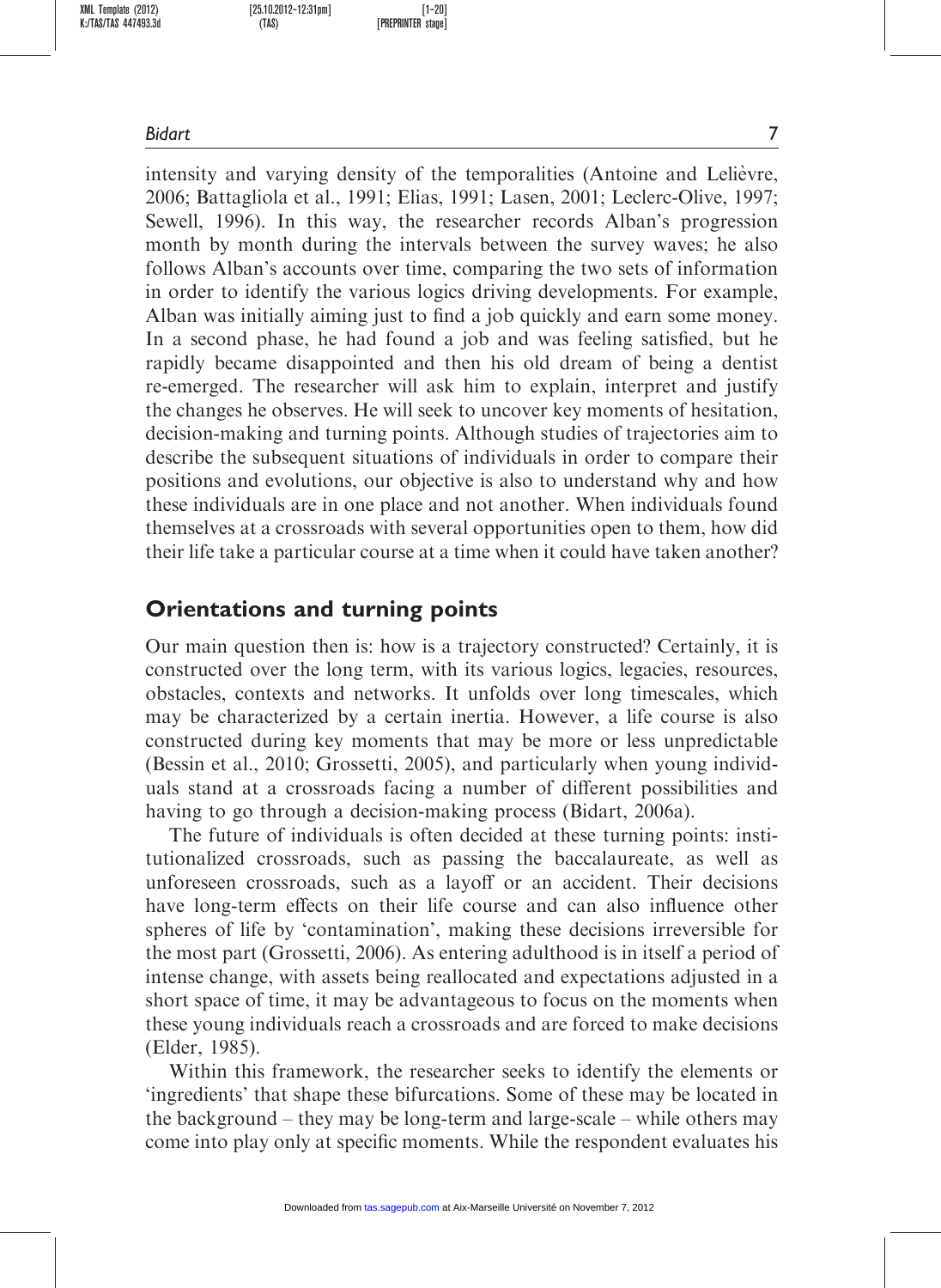alternatives, the researcher is able to identify priorities, triggering elements, relevant events, links between spheres and ways of facing different contexts, managing obstacles and exploiting resources on a continuum between fate and agency (Thomson et al., 2002). He then writes up a list of elements and describes their use and the links between them during this crucial time.

For example, examining the interval between waves three and four for Alban, we discovered that he had experienced a 'hard time' due to the intensity of his work. He went through a crisis that left him disappointed in his job. Furthermore, the financial security this job had given him allowed him to reconsider an old childhood dream, long abandoned, of becoming a dentist. Then he weighed up the 'pros and cons'. On the one hand, he had a job that enabled him to make a living but which 'oppressed' him. As a child, he had dreamed of becoming a dentist but had found it impossible, since his divorced parents were unable to support him financially. Now, he was better off in terms of work and resources, felt relieved about it, and had managed to save up some money. On the other hand, in order to become a dentist, he would need to go through a long training period, during which he would be likely to face financial trouble. He might even need to move back in with his mother in order to save on rent. But then he would have a prestigious occupation that he previously thought inaccessible. 'It's now or never; I will not have another chance', he said, being at the time single and without commitments. These and other ingredients contributed to the formation of a unique configuration of elements in this sequence.

The general pattern of biographical bifurcations may be represented as follows. A bifurcation is characterized by a relatively high concentration of changes, compared with the preceding and subsequent sequences. This brief period of intense change has long-term consequences. Bifurcations are also characterized by unpredictability (in terms of norms or flows). They are generally revealed by a certain event, which either triggers or resolves a crisis by opening up a possible way out. New alternatives become available, requiring decisions to be made, as when one is standing at a crossroads. This uncertainty gives rise to a period of intense reflection, analysis of the alternatives and weighing up of the relevant elements and priorities, all of which contribute to a recombination of the logics governing action. This frequently implies a radical reorientation of individuals' lives. Its effects are felt in many different spheres of life, which contributes to its irreversibility. For example, when Alban moved to his mother's home after leaving his job, it became more and more difficult for him to go back on his decision.

Career changes, like that performed by Alban, are not so rare. In France, statistical surveys have shown them to be increasing in number. About a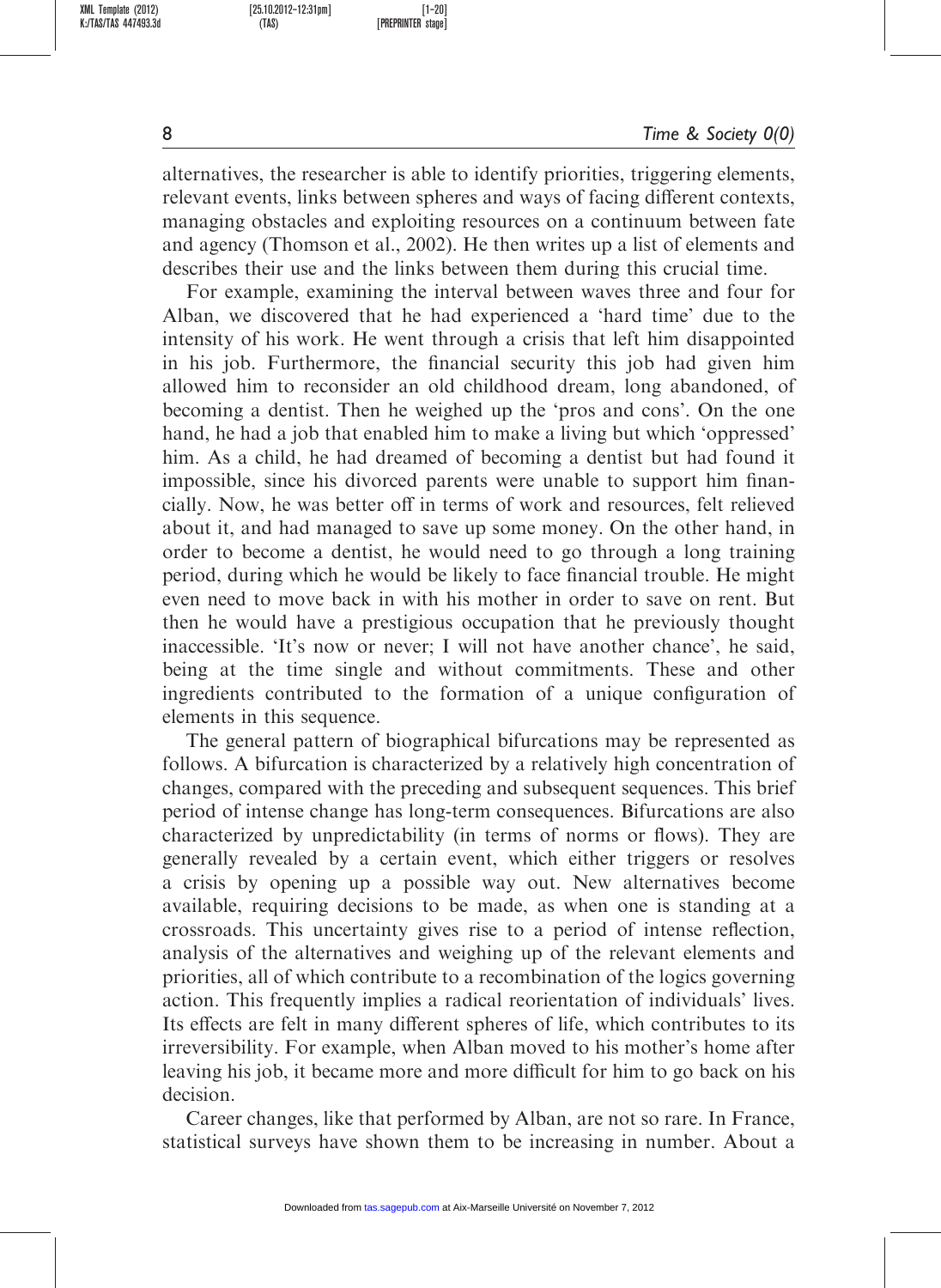

Figure 2. Elements in bifurcations. Note: © Bidart 2011.

third of young people report such changes during their first seven years of working lives (Legay and Marchal, 2007). While one worker out of eight who remained employed between 1980 and 1985 changed socio-occupational category, one out of five did so between 1998 and 2003 (Monso, 2006).

A meticulous study of these key moments can provide us with a variety of data that help us understand what shapes these bifurcations and reorientations in terms of contexts, constraints, resources and their linking into sequences. Thus, the investigation of turning points reveals its heuristic potential: it is easier to identify the factors driving change than those responsible for continuities. This enhances our understanding of the general components and dynamics of life-course processes and helps to identify the forces animating them.

# Driving forces

What are people looking for? What drives them to action? What generates movement in their life processes? The notion of 'driving force' seeks to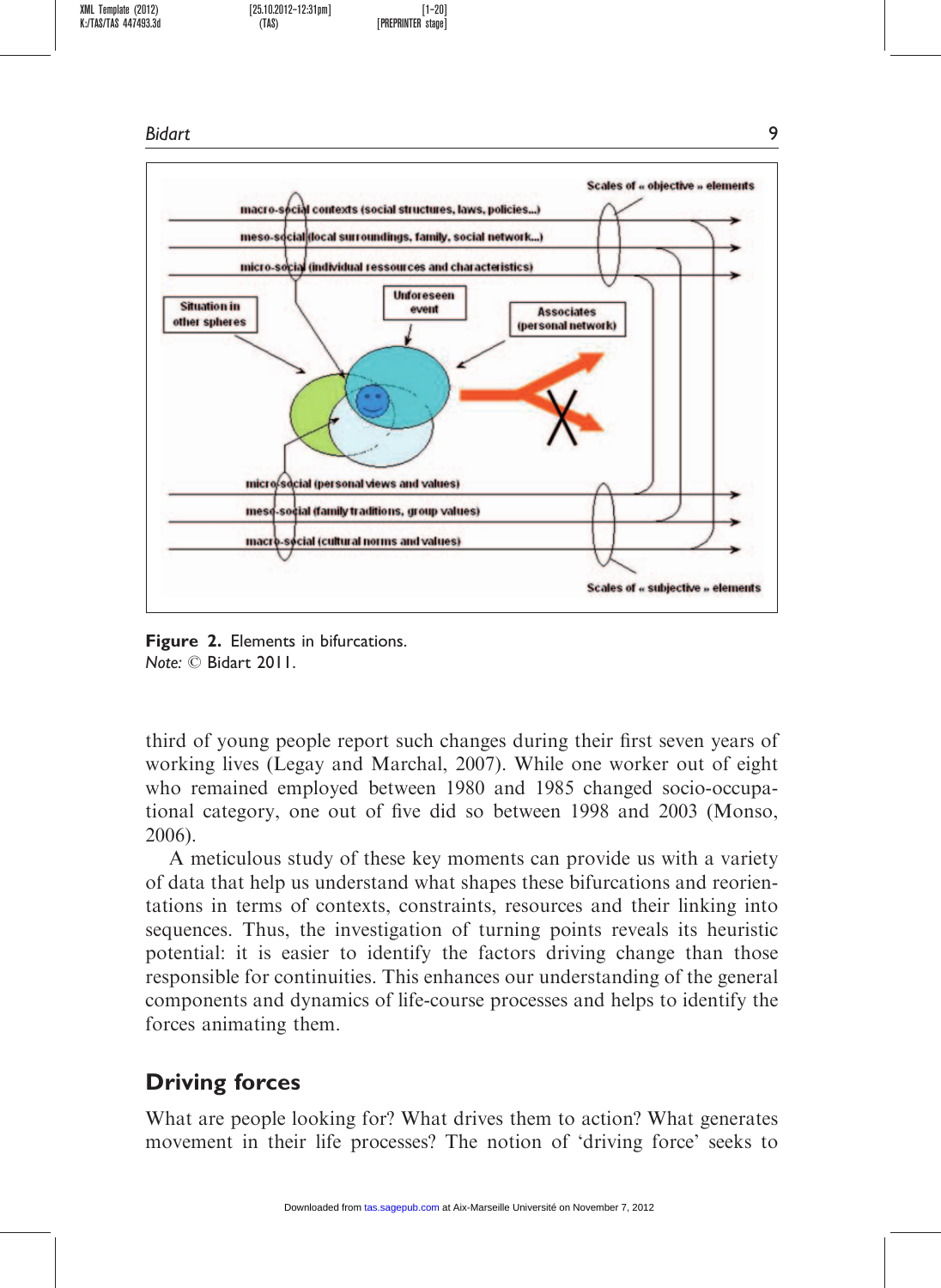answer such questions. The relation to work is an example of such a driving force: why does one work? What meanings are given to work (Bidart and Longo, 2007)? A driving force also evolves over time and these shifts are revealed through longitudinal data.

A longitudinal survey makes it possible to compare different 'presents', and when it involves at least three waves of data collection, it also offers an opportunity to compare intervals, movements and 'ways of moving'. This is an important step, as it makes it possible to compare the sequences of a process. We can thus observe whether or not priorities have evolved, whether orientations that defined a life course have been modified at one point or another, or whether the driving force has changed. Identifying these logics and driving forces will reveal the principles that impel individuals to act.

For example, why does Alban work? What dimension of his work is motivating him? In the first waves of our survey, his main objective was to make money – the money he did not have as a child. The most important aspect of work for him 'is the salary', as he said during the second wave. Similarly, during the third wave, he said that 'working is making money, making a living to get some stability, to enable me to have hobbies'. In the fourth wave, work for him became a matter of 'recognition from others' when you have a 'prestigious' job, but also a mission: 'I think that taking care of other people's health is the most beautiful job on earth. When one is in pain, someone who saves him from it is like a god'.

Thus the 'driving force' for Alban's actions and choices in the professional sphere changed in this last period, when he left his sales job to become a dentist. It was probably necessary for him to be reassured about his own ability to make money before he could 'allow himself' to make his dream come true, before the second driving force could take over from the first one. Other young people have different relations to work that evolve in the opposite sense: some will exchange an initial period of passion for a second one in which earning money takes priority, while others, after experiencing strong commitment in a previous job, will seek a modest, peaceful and stable position.

This is where we can really see the concept of process at work: the logics driving action evolve during the action, the configuration of relevant elements is modified, the driving force also changes, and the researcher seeks to consider these movements without limiting the analysis to a description of stages. Each wave of the panel reveals an evolution of objective states, but it also unveils transformations in individuals' perspectives and priorities. Sometimes, the researcher even collects different accounts of the same event, as the actor reconsiders his past and future during each of the survey waves. These accounts can also be interesting material for comparison.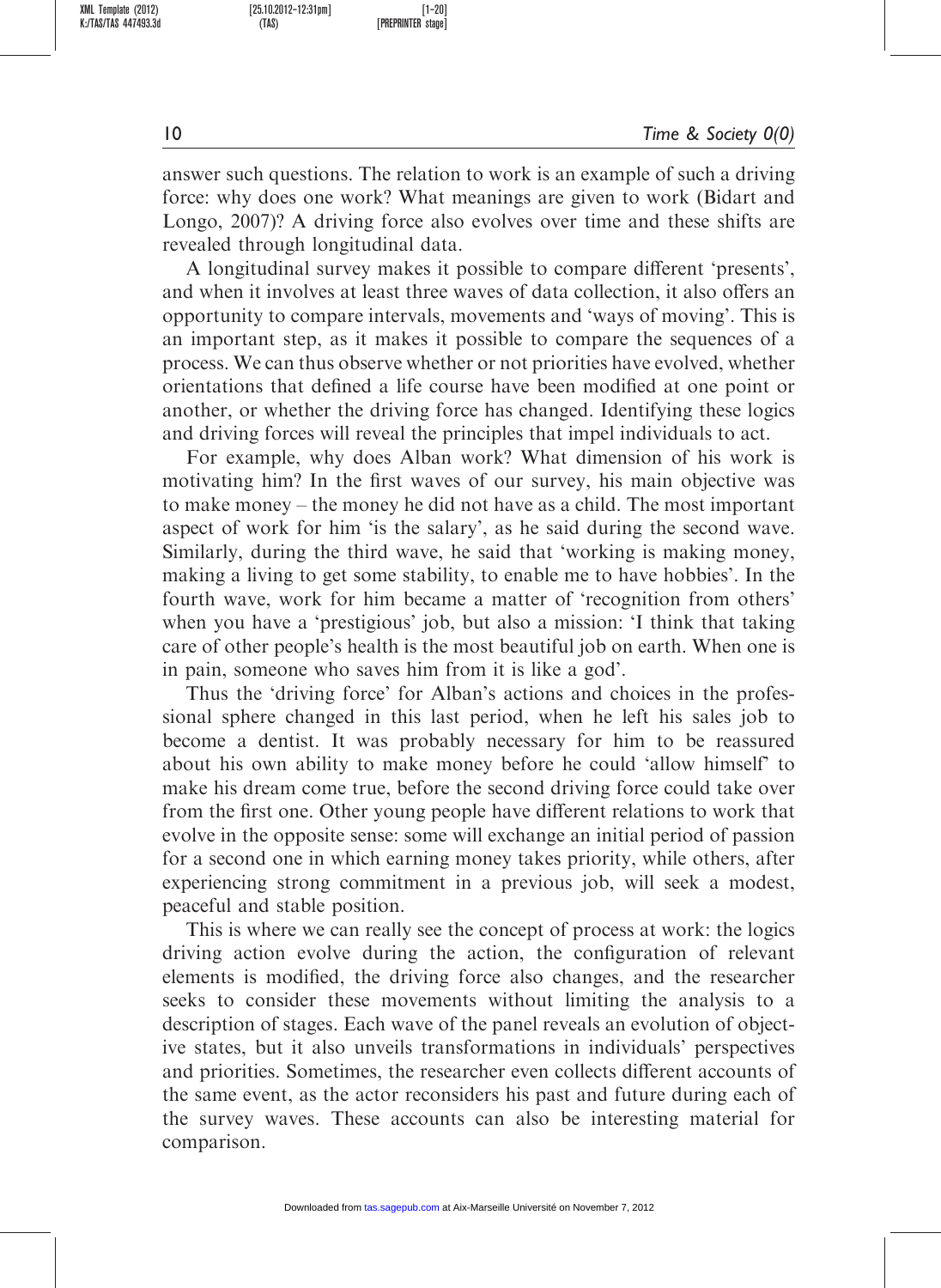During this time, contexts also change, as landscapes evolve and grow 'older'. Moreover, contexts themselves are shaped and reshaped by individuals, as flows of actions deepen, reinforce or reorient the trends. This effect echoes the economic notion of path dependency: the path is modified with each passing, its attractiveness is transformed and, more generally, each action contributes to the evolution of the elements of a context. Thus, we will seek to identify the effects of a given context, but also its use and the effects of that use.

### Objective dynamics, subjective dynamics

Studies are generally enhanced when they also take into account the subjective dimension of a process; this is particularly the case for research on 'becoming an adult'. This question is often envisioned in its most objective or at least objectified aspects, for example, by establishing an age range for crossing thresholds that are considered significant for the achievement of adult status. However, the subjective part of the term 'adult' is at least as important as the 'objective' one, because the actual substance of what it means exactly to become an adult is unclear and unstable – although this may remain unquestioned in everyday conversations. It is very difficult to identify clearly and unambiguously the point at which one becomes an adult. Age is of course a factor, but there is no direct relation between age and the various aspects of adulthood. Different spheres of life shape this outcome (getting a job, becoming autonomous, leaving one's parents to live on one's own, starting a family) but do not determine it entirely and are increasingly desynchronized and reversible. Given the increasing vagueness that surrounds the transitions towards adulthood, it is becoming more and more interesting to study this transition as a subjective matter rather than an objective biographical threshold.

We thus asked our panel the following question: 'Do you consider yourself an adult? Why?'. We discovered some surprising results and identified some changes in the answers from one survey wave to another.

Most answers were mixed: these young people consider themselves adults in some respects but not in others, and with some people but not with others. The answers themselves are not as important to us as the arguments used to justify them. These latter enable us to identify individual logics, as well as to discuss the relevance of certain 'thresholds' and their persistence over time. We are not disqualifying thresholds as devoid of sociological meaning: having a child, for example, is definitely relevant to becoming an adult, as it constitutes a move from one generation to the next. Nevertheless, some young parents do not consider themselves adults and, thus, the transition is not absolute. In addition, other thresholds of very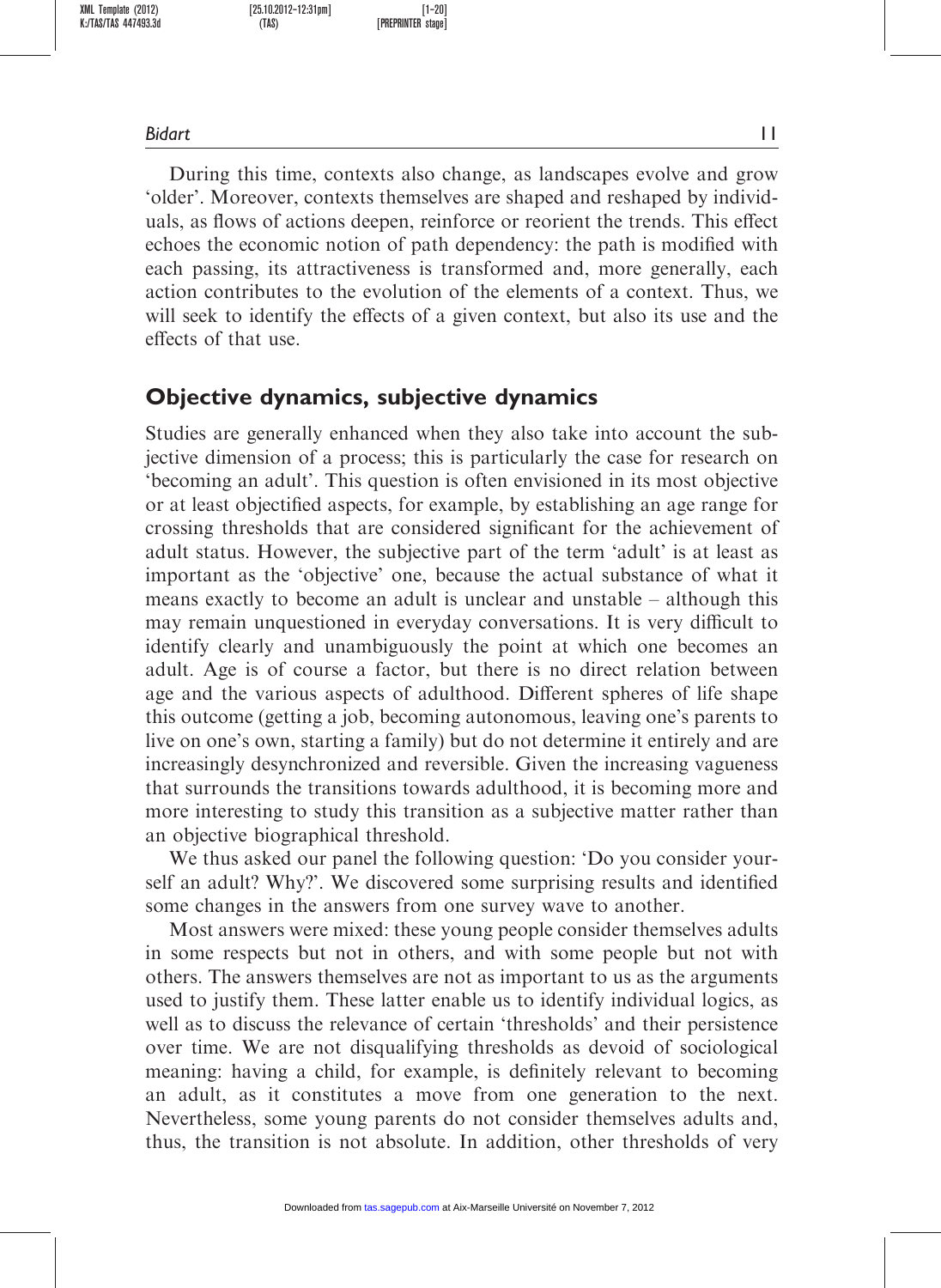diverse kinds were also mentioned, some very much based on emotions and interactions.

Comparison over time reveals the ways in which young people modify their position towards adulthood as well as the evolution of their arguments and perceptions of what in fact 'makes' a person become an adult (Bidart, 2005). Here, again, it is easier and more illuminating to analyse this phenomenon in the perspective of change rather than permanence: time reveals the relevant traits (as for all comparisons) but also dissociates certain factors from each other, disentangles them and, as already noted, reveals diverse 'ways of moving', for example, of gradually becoming an adult.

The researcher then tries to break this process down into its various sequences, elements and driving forces. Such a processual analysis avoids focusing solely on the point of departure (the prospect of becoming an adult), on the point of arrival (being an adult) or on a reconstruction of the trajectory from the point of arrival (having become an adult). It makes it possible to compare series of statements that were all made in the present, to evaluate the differences between them and to measure the impact of actual experiences on any possible changes of opinion about adulthood. Then, the analyst seeks to understand how experiences and representations are linked in these changes.

For example, Cathy stated at the time of the second survey wave: 'I am not an adult; I will be when I have a child'. Three years later, at the time of the third survey wave, she had a child. Thus, we could extend Cathy's own statement about what constitutes adulthood as expressed at the time of the second wave and conclude that she was now an adult. However, at the time of the third wave, Cathy told us: 'I am not an adult; having a child made me a mother, not an adult'. She had now experienced what she previously thought was necessary to accomplish her representation of adulthood, but, in the meantime, either her representation of adulthood, of herself or of both had changed. She still did not see herself as an adult, albeit for other reasons. We discovered that Cathy had a very negative idea about the adult world and did not want to be a part of it. This feeling must be taken into consideration: an aversion towards adulthood, or, conversely, for other young people, the frustration of not being considered an adult, leads individuals to make choices and take action. Some young people fear this process and seek to postpone it, while others forge ahead in order not to be left behind. This demonstrates how representations can shape practices and trajectories. The process of preference formation interacts with individuals' actions and is strongly time-structured (Blossfeld, 1996; Blossfeld et al., 1999).

Comparison over time also enabled us to identify individuals who considered themselves adults in the second wave but not in the third, those who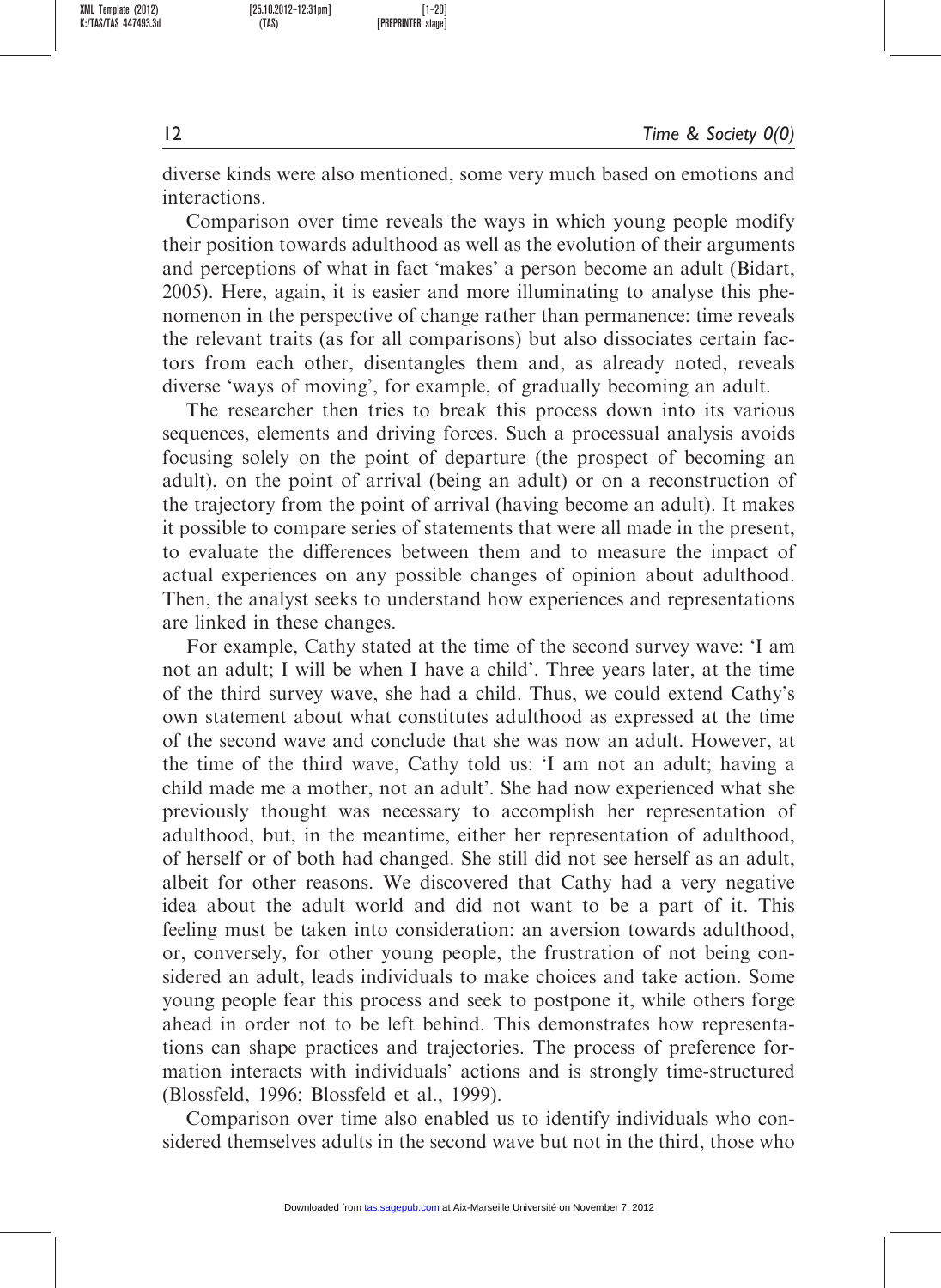had somehow 'turned back the clock'. Sometimes, 'objective' situations contribute to this shift, for example, leaving a partner and finding oneself single again and returning to an adolescent way of life. Most often, however, what we see is like a mirage: the threshold is clear when seen from afar, but the more one approaches it, the fuzzier it becomes. From afar, grand categorizations and overarching cultural models define representations of adulthood. For example, for someone who is much younger, it is 'obvious' that one should marry before turning 25. However, as one comes closer to that age, reality reveals complications and details that were previously invisible and the way one sees oneself changes as well. With time and experience, representations and arguments become sharper. Other shifts occur in relation to the distance between the self and adulthood: arguments change and so does the logic that links them together. Things become even more complicated when we consider multiple temporalities.

### Time's arrow and multiple temporalities

The elements, driving forces and temporalities not only vary over time for any one individual, but also take a diversity of forms at any given moment. After all, individuals inhabit several spheres of life simultaneously and are therefore tuned to the different rhythms and logics of action that characterize those various spheres. They take on different roles depending on the context and its rhythms, logics, norms and social frames.

Nevertheless, these roles are not completely isolated and may overlap and be combined at any given moment in any one individual. For example, an individual who is very professional in his office might bring some of that behaviour back home; another might be an activist in union meetings and may carry that experience over to his hobbies or married life. Discordance between these roles also exists: a person may be courageous with his family and a coward at work, another may be honest in her political commitments but not with her partner. These dissonances sometimes become apparent when social circles overlap.

There is also multiplicity within each sphere. For example, a sort of twin-track course sometimes emerges with regard to career plans, with one plan being developed in parallel with another, or one remaining latent and emerging at a later time. For example, Alban's dream of becoming a dentist was buried as he worked as a salesman, but it later re-emerged and was put into practice. Someone might also simultaneously want a stable job for one reason and fear it for another; or one might consider oneself both an adult and not, or want one thing and its opposite. Is this so rare? The notion of the 'plural self' is relevant here, where an individual is endowed with multiple dispositions that may or may not be activated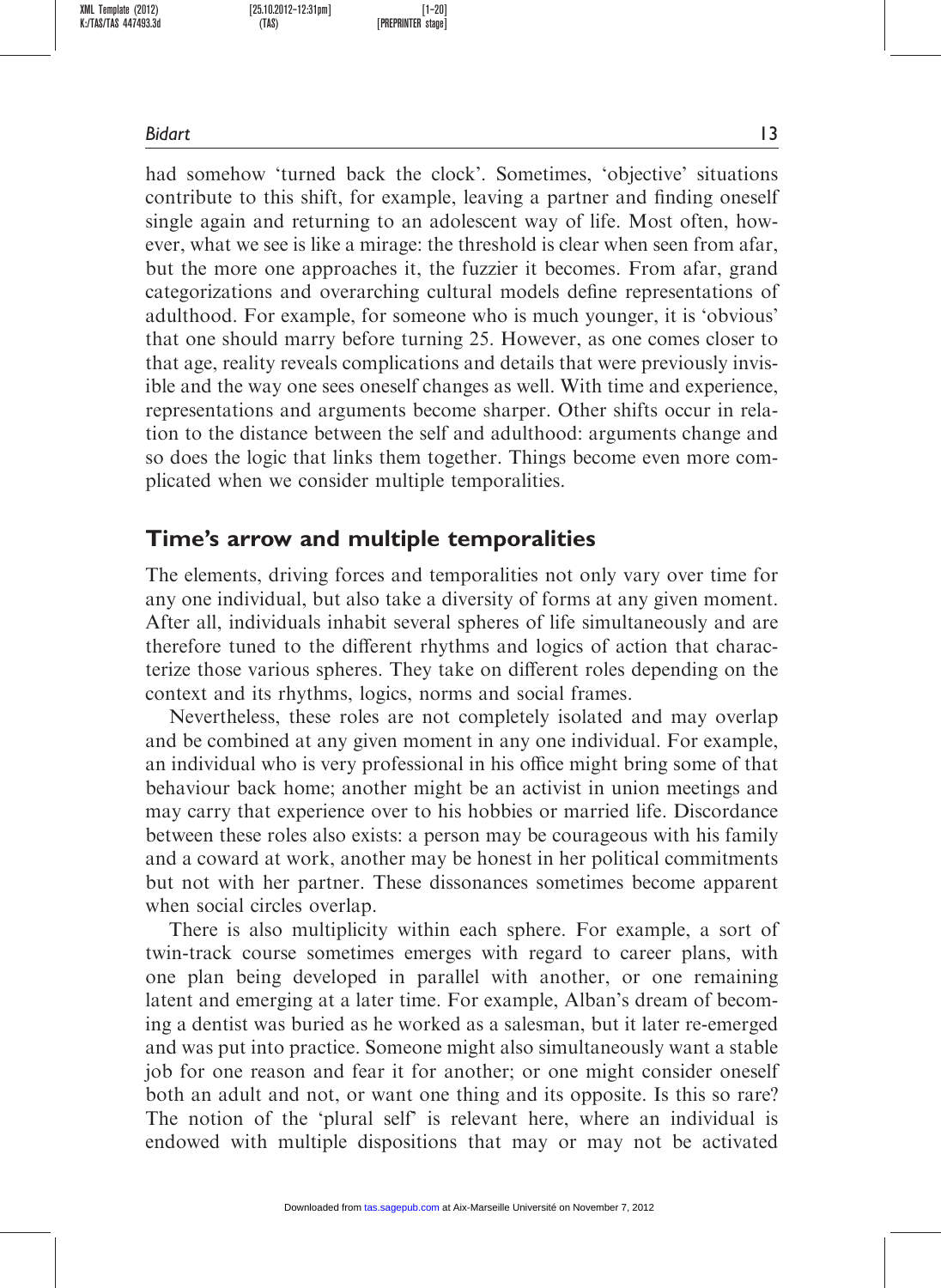depending on contexts, events, moments and acquaintances. That is, human beings are simultaneously and not only successively multiple (Lahire, 1998).

Here, again, this can have important shaping effects upon trajectories. Depending on the field or life sphere, a person may progress differently, at different rates and on the basis of different logics, even though these elements are in constant communication and can mutually contaminate each other by extending a sort of halo of influence over each other (Abbott, 2001). For some analysts, the arrow of time itself is not as unambiguous as it might seem: the past shapes the present and the future, but the opposite is also true. Indeed, expectations, plans and goals influence the present and reinterpret the past. Without actually fully calling into question the arrow of time, we can nevertheless seek to complete and enhance it with other dimensions.

Any given point of a trajectory located on this arrow of time can conceivably be subject to the influence of other temporalities. As an individual talks and thinks, both his memory and his ability to anticipate the future shape his present. Memories and expectations are brought up to date and insert little subjective arrows of time pointing towards the past and future, respectively. They reinterpret the past, formulate the future and become embedded and involved as constitutive elements of decision-making in the construction of a trajectory (Giddens, 1991).

Different spheres of life, each with its particular rhythms and timetables, also coexist at the same point on a given trajectory. An individual can be both 'ahead' in the professional arena and 'behind' in terms of their family life (or vice versa) compared with cultural norms. If the analyst seeks to understand the links between these temporalities, he will soon notice that these spheres and temporalities interact with each other: a love story will affect a career; a relocation may delay a plan to have a child; and so on. These 'contaminations' between spheres are partially responsible for the irreversibility of a trajectory, since it will be harder for an individual to reverse a decision that has had consequences in several spheres of life (Grossetti, 2005). This multiplicity of 'clocks' includes different dimensions of time, different spheres of the life course and the objective and subjective interactions between them (Courgeau and Lelièvre, 1992; Mills, 2000; Oechsle and Geissler, 2003).

From this perspective, we can see biographical sequences as something other than one-dimensional thresholds that are crossed from one day to the next. These thresholds do not signify by themselves that one has 'passed' from one state to another; turning points may have more implications for an individual than simply switching from one track to another. Furthermore, the present is not the only dimension of time to be considered; other times are embedded in it and may become relevant at any given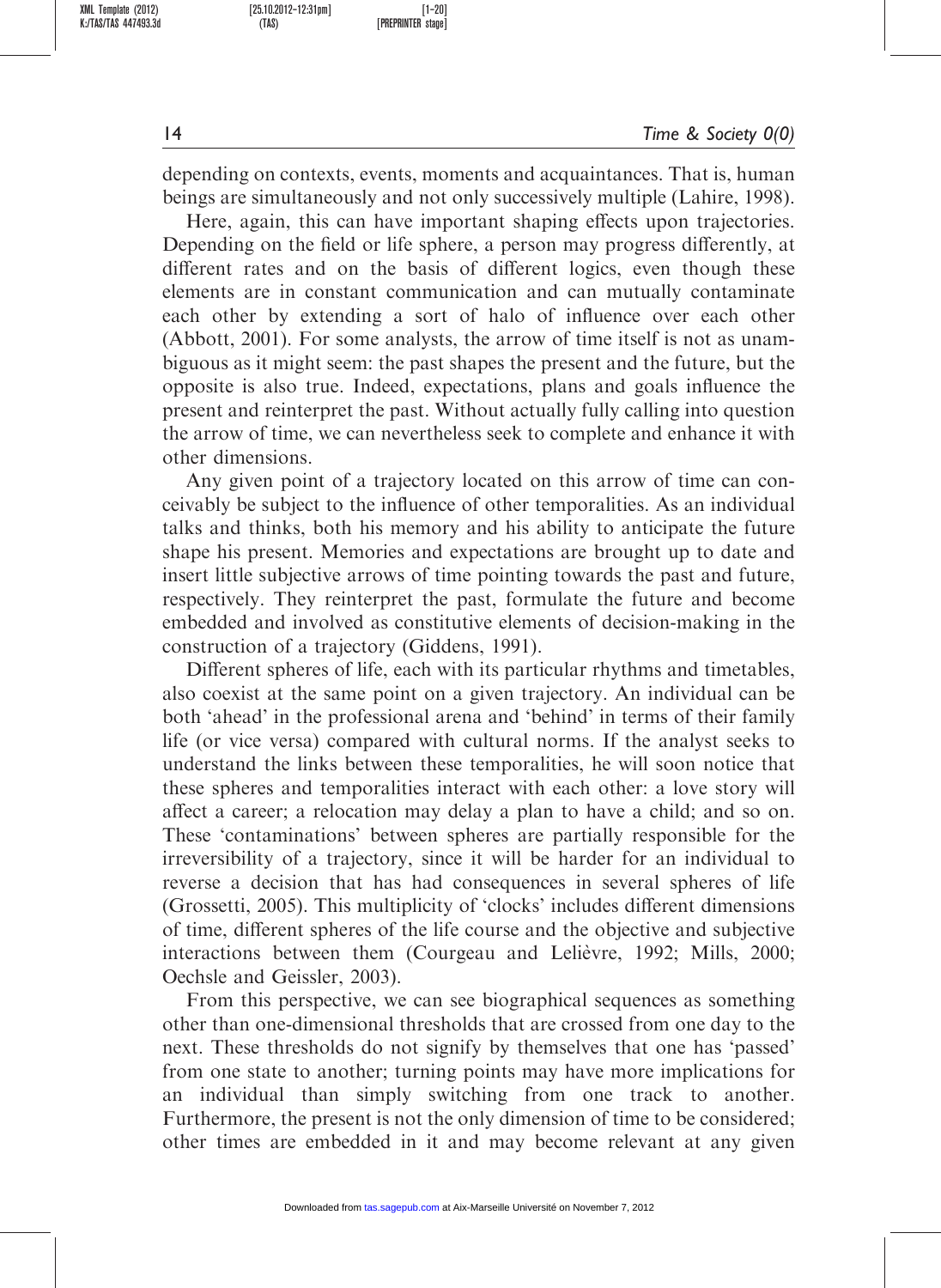moment, as other spheres and dimensions intervene and influence the decisions that make up a trajectory.

### Contexts and networks

The temporalities we have mentioned are not strictly individual; they interact and are constructed in relation to environments, social frames (Halbwachs, 1952 [1925]) and contexts. First, the individual is in contact with his environment, and particularly the relations and different acquaintances that form his social network. This network gives a picture of the individual's socialization, of the 'small worlds' he may reach through his relations to friends, colleagues, neighbours, parents, sports partners and so on. The extension, diversity and structure of the network are all indicators of the multiplicity of social circles that can be accessed and the various facets an individual may have. If his network is concentrated in one arena, one neighbourhood, one profession or one period of time, the individual will be fully integrated within it but will have few other alternatives. If his network is scattered across different arenas, social milieus and age groups, he will benefit from a more heterogeneous set of resources and identifications. He may, for example, feel more adult with some parts of this network than with others. As young people experience life transitions and events, their network also evolves (Bidart and Lavenu, 2005).

This observation is particularly relevant if we consider that what pushes an individual towards adulthood or what pulls him back towards childhood is mainly other members of his environment who offer their example or advice (Bernardi, 2004). Friends and influential acquaintances may be considered as 'significant others'. Parents are obviously also important and have a great influence on the process that leads an individual to consider himself an adult. In the case of Emeline, her transition lies in her parents' eyes: 'I cannot consider myself an adult because my parents do not make me feel like one. My mother will always consider me her idiot and immature daughter.'

These significant others are even more important in turning points, when their advice becomes even more crucial, given that routines are collapsing and individuals find themselves in a more fragile position. In such cases, one can perceive more easily the forces that social surroundings exert over a trajectory. However, a diverse network will most likely produce contrasted advice and a number of possible courses of action, as opinions are intrinsically co-produced in relationships (Ferrand, 2011). In our study, the contradictions did not seem to bother individuals, as they sought multiple opinions and models to help them move forward. The structure of their network, particularly the density of interconnections between its members,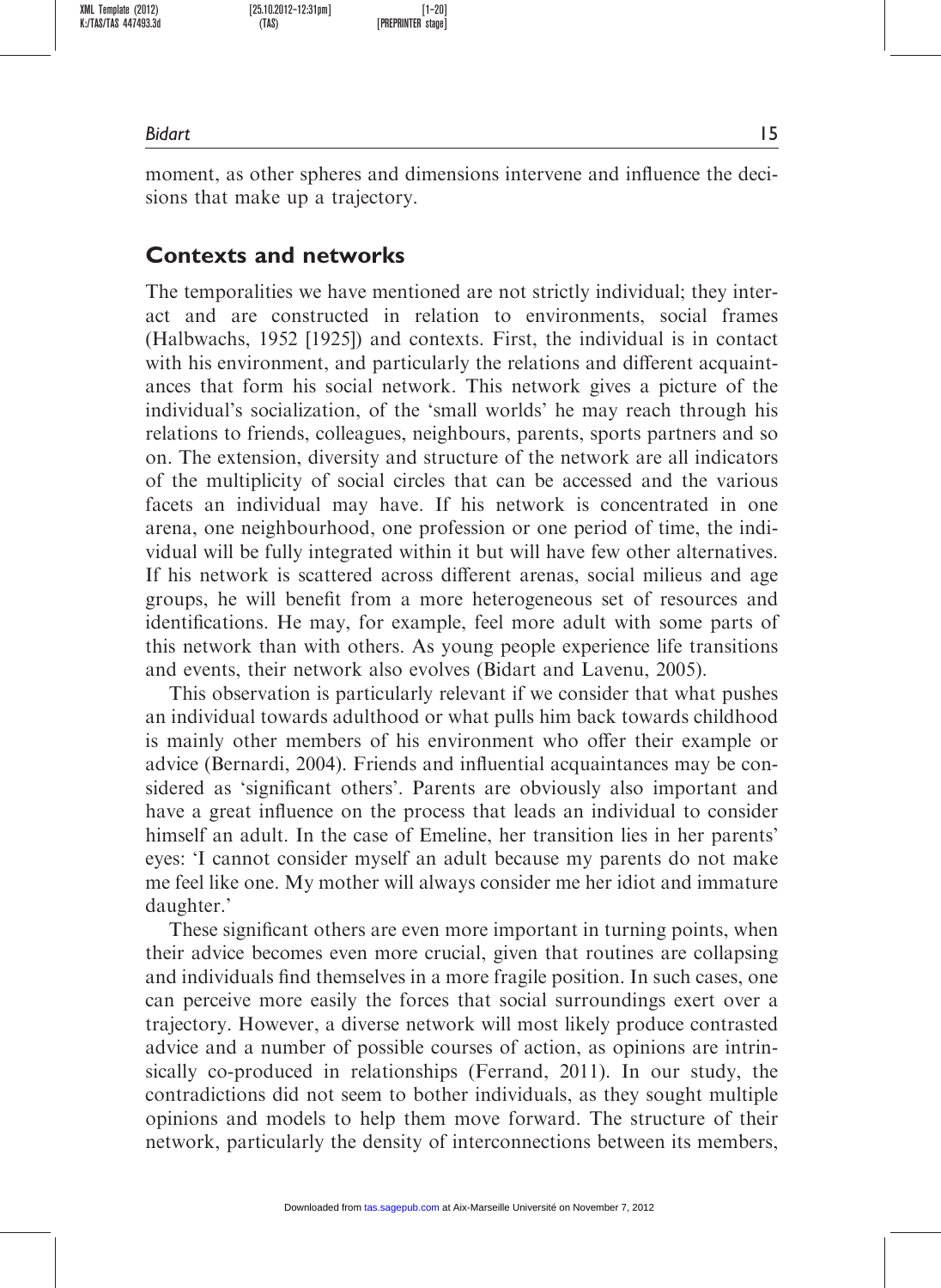influences the coherence or, conversely, the heterogeneity of the alternatives it proposes. Our data show that networks tend to become less dense as young people become adults, which implies increasing 'opacity', diversity of influences and autonomy for their choices (Bidart, 2008).

Moreover, each of these models and identity references cannot be considered as purely individual or as the product of only one group of friends, one local social circle or one family. They are products of more general socialization processes. The diverse influences, models and temporalities are framed not only by immediate contexts and networks, but also by broader cultural and global references. For example, the idea that one should get married before turning 25 is widely shared in France, even if it is slowly changing. Similarly, members of some social categories share the idea that one should live on one's own before getting married, while this is far from being the norm among others. Temporalities and biographical timetables are socially and culturally determined, as is revealed by studies comparing and contrasting transitions towards adulthood in Northern and Southern Europe (Bidart, 2006b; Cavalli et al., 2008; Corijn and Klijzing, 2001; Elchardus and Smits, 2006; Nazio and Blossfeld, 2003; Van de Velde 2008). These diverse temporal frames come from political institutions, previous cohorts, social groups, firms, family, religion and social policies (Leccardi, 1996, 2005; Scherger, 2009; Vrancken and Thomsin, 2008). Macro-social contexts are, thus, also significant in determining trajectories. These social temporalities also evolve throughout history. Time period and generational effects can be observed in the divergences between parents and their children, for example, with regards to perceptions of work or starting a family.

### Conclusion

We are now able to surround time's arrow with a number of embedded temporalities whose effects extend beyond those of the different spheres of life or the various facets of an individual's social roles; these temporalities are rooted in our societies and our cultures. Longitudinal methods make it possible to break up different dimensions of time, to identify different presents, to compare situations and representations at different moments, to reconstruct the interval between them, and to identify 'ways of moving'. This kind of analysis proves to be sharp enough to clarify complex realities and cautious enough not to flatten out the time dimension. It gives us the ability to really talk about 'process'.

Combining perspectives and building a kind of triangulation from a variety of different points in time reveals the importance of dissonances and bifurcations in the life course. Bifurcations are particularly heuristic, since they reveal the relevant elements that contribute to decision-making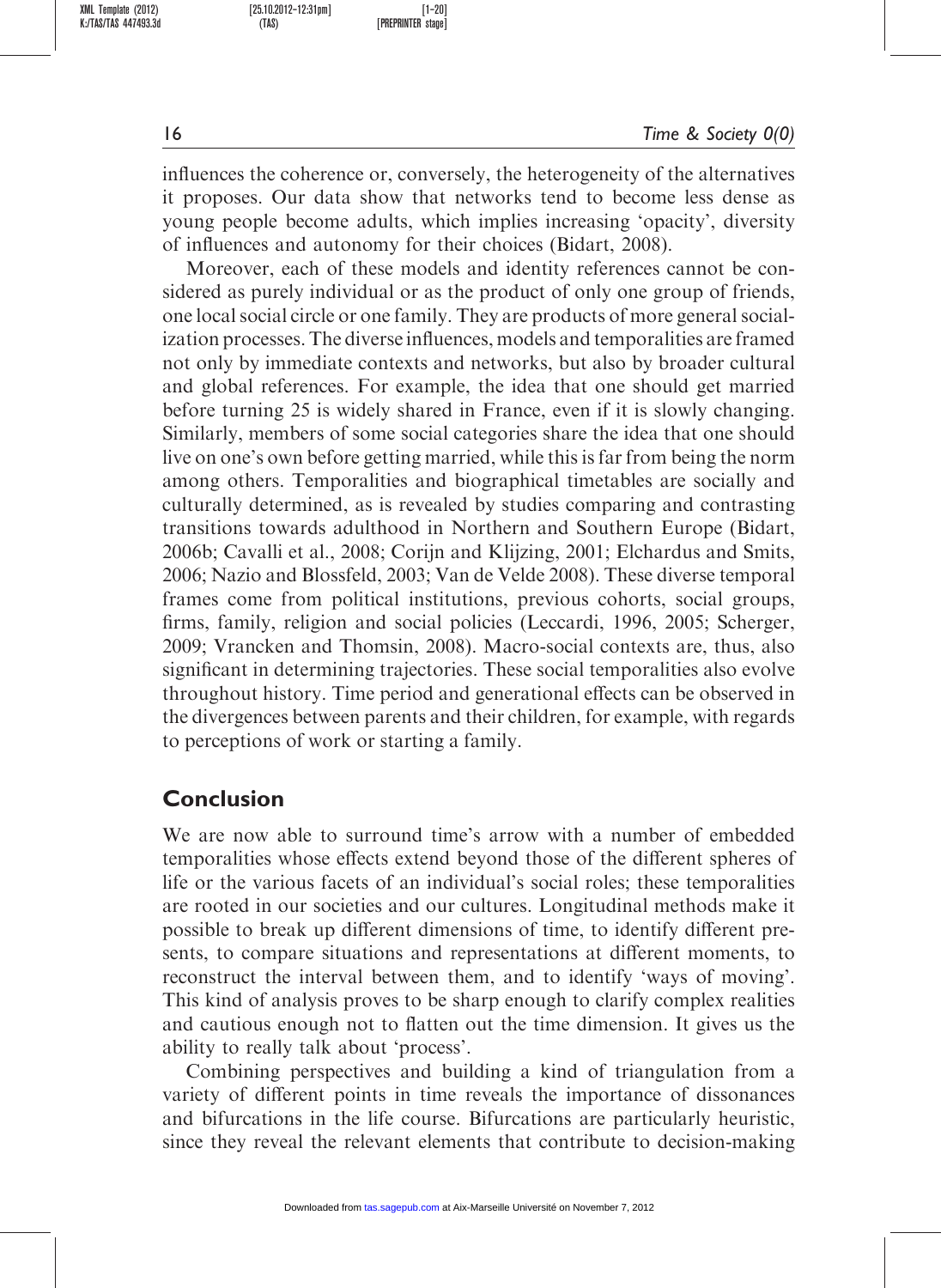and the construction of a career. The 'driving force' of the action creates movement and generates a career dynamic. For example, it is the relationship to work that gives young people entering professional life their commitment and expectations. It is likely to change with experience and turning points.

The longitudinal perspective also clarifies the link between practice and representations and between objective and subjective elements in the shaping of a life course. Facts and ideas may follow different paths and different rhythms, their disjunctions and evolutions being more visible with repeated interviews. The plurality of temporalities situated in diverse life spheres (work, leisure, family life etc.) is partly interactive and combined, as people do not completely separate their social roles from each other. The 'plural self' results from this combination, which is also revealed in the form and structure of the individual's network. The relationships with different kinds of other people, having diverse opinions and influences on one's orientations, contribute to the plurality and to the dynamics of the person's construction in relation to the social world. These processes of socialization are particularly active during the time when young people leave their family and school when becoming adults. Longitudinal methods show their relevance to the study of such processes.

### Funding

This survey was funded by the Basse-Normandie Regional Department of Health and Social Affairs (DRASS), the Calvados Regional Department of Health and Social Affairs, the Basse-Normandie Regional Department of Employment and Vocational Training, the Town Council of Caen, the Interministerial Commission on the Integration of Young People, France-Télécom RandD, and the National Family Allowance Office (CNAF).

#### **Note**

1. In this case, the first wave of data was collected just before the respondents took the high school exam (baccalaureate) that allows individuals to enrol in French universities. Subsequent waves were carried out arbitrarily at three-year intervals from the first one.

#### References

- Abbott A (2001) Time Matters. On Theory and Method. Chicago, IL: The University of Chicago Press.
- Antoine P and Lelièvre E (2006) *Etats flous et trajectoires complexes*. Paris: éd. de l'INED.
- Battagliola F, Bertaux-Wiame I, Ferrand M, et al. (1991) Dire sa vie. Entre travail et famille: la construction sociale des trajectoires. Paris: Collection CSU.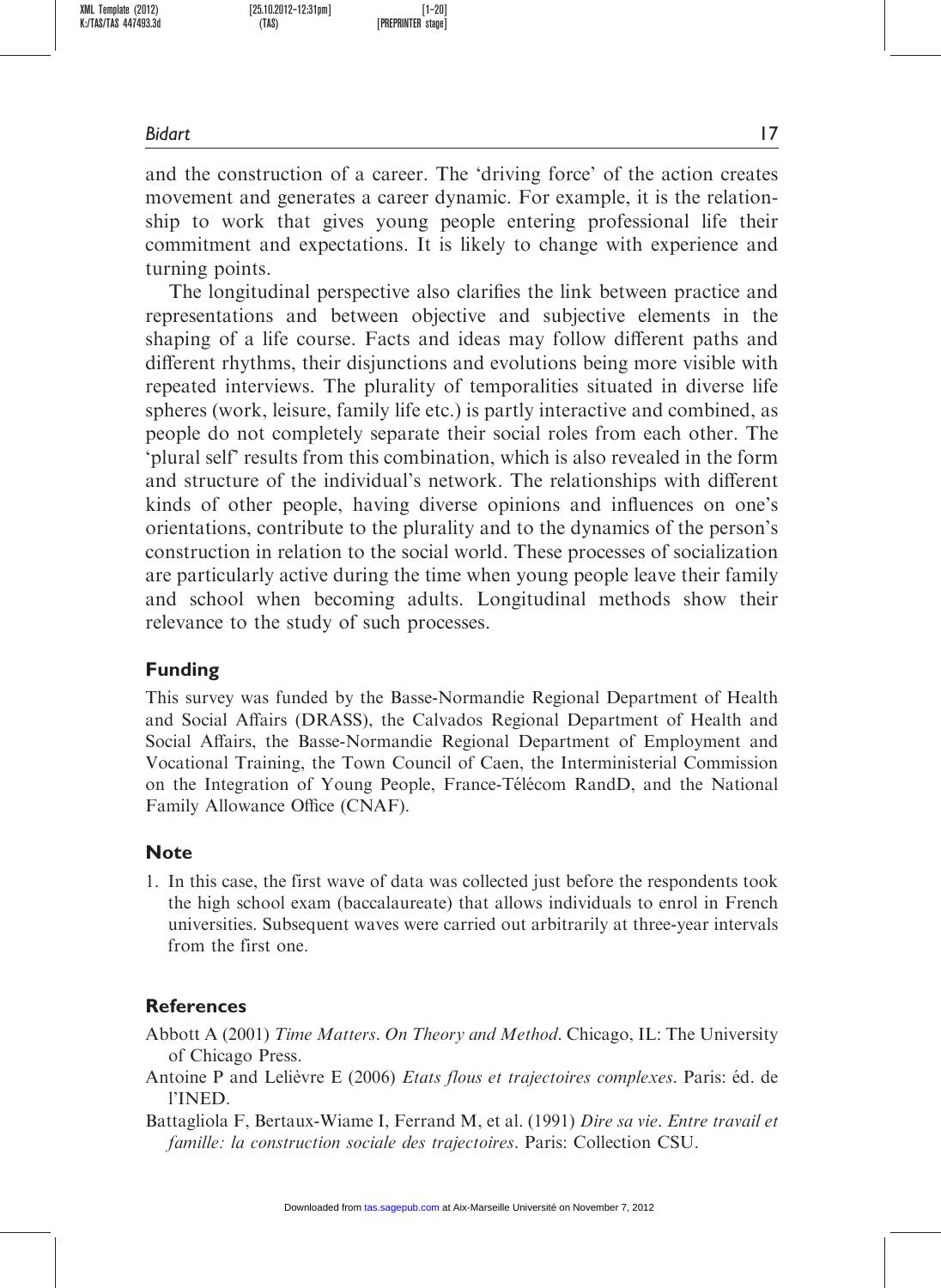- Becker HS (1963) Outsiders: Studies in the Sociology of Deviance. New York, NY: The Free Press.
- Becker HS (1998) Tricks of the Trade: How to Think about Your Research While You're Doing It. Chicago, IL: University of Chicago Press.
- Bernardi L (2004) Channels of Social Influence on Reproduction. Population Research and Policy Review 22: 527–555.
- Bessin M, Bidart C and Grossetti M (eds) (2010) Bifurcations. Les sciences sociales face aux ruptures et à l'événement. Paris: Ed. La découverte, coll. Recherches.
- Bidart C (2005) Les temps de la vie et les cheminements vers l'âge adulte. Lien Social et Politiques 54: 51–63.
- Bidart C (2006a) Crises, décisions et temporalités: autour des bifurcations biographiques. Cahiers internationaux de sociologie 120: 29–57.
- Bidart C (ed.) (2006b) Devenir adulte aujourd'hui: perspectives internationales. Paris: L'Harmattan, INJEP, Collection 'Débats-Jeunesse'.
- Bidart C (2006c) Social Networks and Social Integration Panel. A Longitudinal Survey. the Processes of Entering Adult Life, Starting Work and Developing Social Networks. Working paper. Available at: http://halshs. archives-ouvertes.fr/halshs-00164797.
- Bidart C, with Cacciuttolo P (2008) Dynamiques des réseaux personnels et processus de socialisation: évolutions et influences des entourages lors des transitions vers la vie adulte. Revue Française de Sociologie 49(3): 559–583.
- Bidart C and Cacciuttolo P (2012) Combining Qualitative, Quantitative and Structural Dimensions in a Longitudinal Perspective. The Case of Network Influence. Quality & Quantity. Online First: DOI: 10.1007/s11135-012-9667-6.
- Bidart C and Charbonneau J (2011) How to Generate Personal Networks: Issues and Tools for a Sociological Perspective. Field Methods 23(3): 266–286.
- Bidart C and Lavenu D (2005) Evolutions of Personal Networks and Life Events. Social Networks 27(4): 359–376. Available at: http://halshs.archives-ouvertes.fr/ halshs-00007380/fr/
- Bidart C and Longo ME (2007) Bifurcations biographiques et évolutions des rapports au travail. Relief échanges du Céreq 22: 27–38.
- Blossfeld HP (1996) Macro-sociology, Rational Choice Theory, and Time: A Theoretical Perspective on the Empirical Analysis of Social Processes. European Sociological Review 12(2): 181–206.
- Blossfeld HP, Klijzing E, Pohl K, et al. (1999) Why Do Cohabiting Couples Marry? An Example of a Causal Event History Approach to Interdependent Systems. Quality & Quantity 33: 229–242.
- Bourdieu P (1986) L'illusion biographique. Actes de la Recherche en Sciences Sociales 62: 69–72.
- Cavalli A, Cicchelli V and Galland O (eds) (2008) Deux pays, deux jeunesses? La condition juvénile en France et en Italie. Rennes: Presses Universitaires de Rennes.
- Conninck F and Godard F (1990) L'approche biographique à l'épreuve de l'interprétation. Les formes temporelles de la causalité. Revue Française de Sociologie 1(31): 23–53.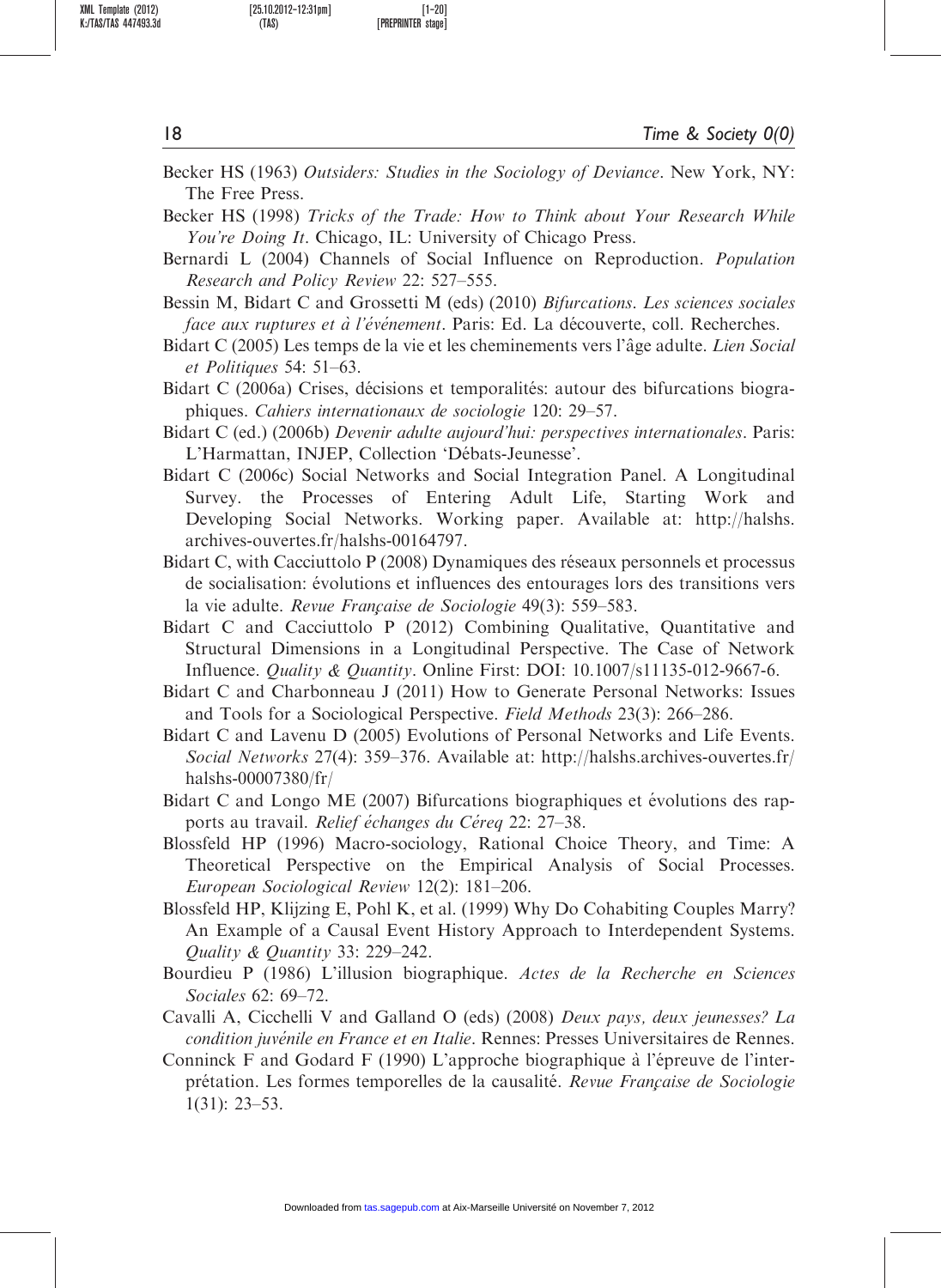- Corijn M and Klijzing E (2001) Transitions to Adulthood in Europe (Eds). Dordrecht: Kluwer Academic Publishers.
- Courgeau D and Lelièvre E (1992) Event History Analysis in Demography. Oxford: Clarendon Press.
- Demazière D (2003) Matériaux qualitatifs et perspective longitudinale. La temporalité des parcours professionnels saisis par les entretiens biographiques. Cérea Documents Séminaires 171: 75–89.
- Elchardus M and Smits W (2006) The Persistence of the Standardized Life Cycle. Time & Society 15(2/3): 303–326.
- Elder GH (1985) Perspectives on the Life Course. In: Elder GH (ed.) Life Course Dynamics: Trajectories and Transitions. Ithaca, NY: Cornell University Press.
- Elias N (1991) Time. An Essay. Oxford: Blackwell.
- Evans K and Furlong A (2000) Niches, transitions, trajectories... de quelques théories et représentations des passages de la jeunesse. Lien social et politiques, RIAC 43: 41–48.
- Ferrand A (2011) Appartenances multiples, opinion plurielle. Lille: Presses nationales du Septentrion.
- Furlong A and Cartmel F (2007) Young People and Social Change: New Perspectives, 2nd edn. Buckingham: Open University Press.
- Galland O (1991) Sociologie de la jeunesse. L'entrée dans la vie. Paris: Armand Colin.
- Giddens A (1991) Modernity and Self-Identity: Self and Society in the Late Modern Age. Cambridge: Polity Press.
- Grossetti M (2005) Sociologie de l'imprévisible. Paris: Presses Universitaires de France.
- Grossetti M (2006) L'imprévisibilité dans les parcours sociaux. Cahiers internationaux de sociologie 120: 5–29.
- Halbwachs M (1952 [1925]) Les cadres sociaux de la mémoire. Paris: Presses Universitaires de France.
- Henderson S, Holland J, McGrellis S, et al. (2007) Inventing Adulthoods: A Biographical Approach to Youth Transitions. London: Sage.
- Holland J and Thomson R (2009) Gaining Perspective on Choice and Fate. Revising Critical Moments. European Societies 11(3): 451–469.
- Hughes EC (1937) Institutional Office and the Person. American Journal of Sociology 43(3): 404–413.
- Lahire B (1998) L'homme pluriel. Paris: Nathan.
- Lasen A (2001) Le temps des jeunes. Rythmes, durée et virtualités. Paris: L'Harmattan.
- Leccardi C (1996) Rethinking Social Time: Feminist Perspectives. Time & Society 5(2): 169–186.
- Leccardi C (2005) Facing Uncertainty. Temporality and Biographies in the New Century. Young. Nordic Journal of Youth Research 13(2): 123–146.
- Leccardi C and Ruspini E (eds) (2006) A New Youth? Young People, Generations and Family Life. Hampshire: Ashgate.